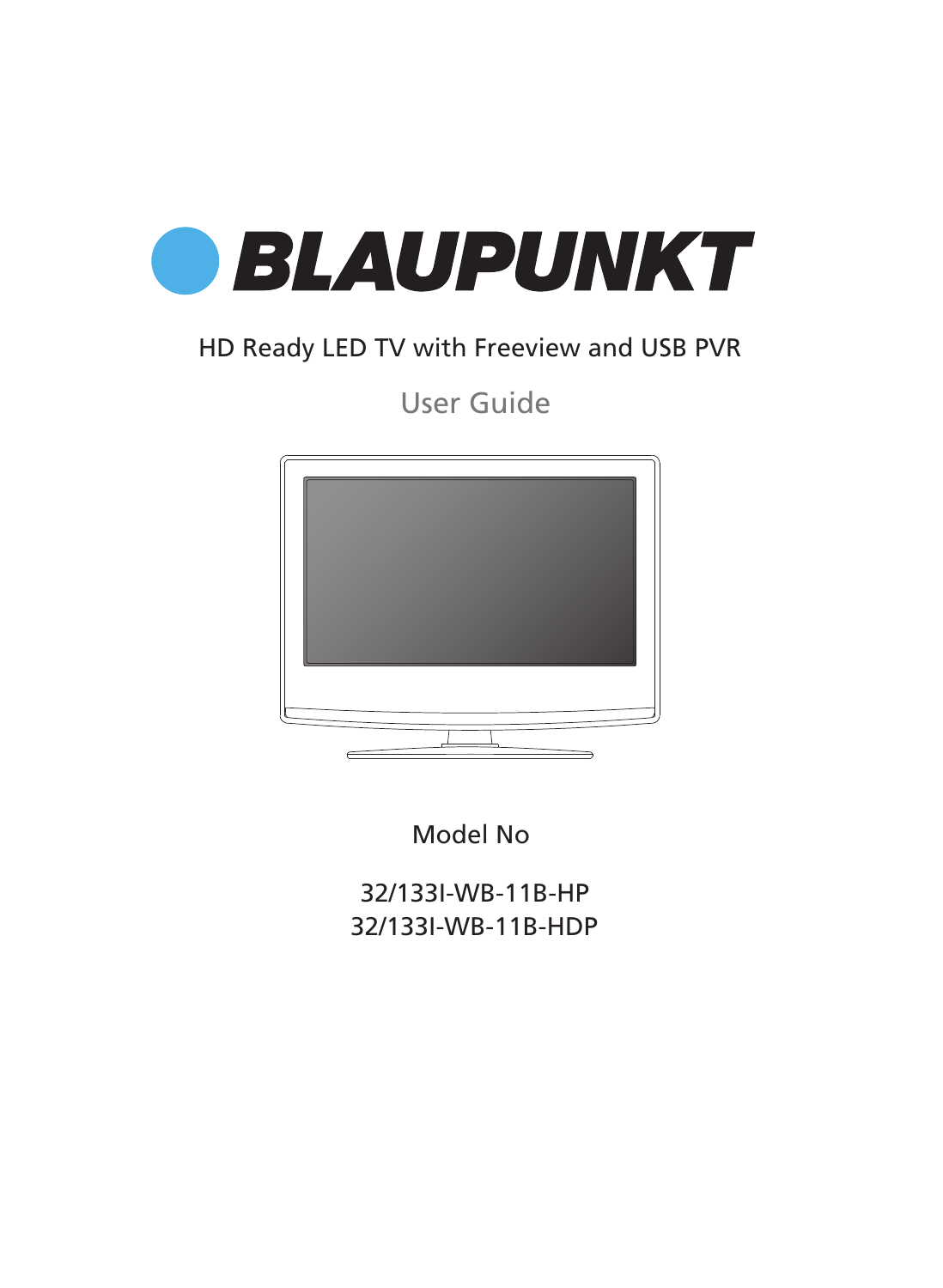### **Important safety instruction**



### **Please read these instructions. All the safety and operating instructions should be read before the appliance is operated.**

To prevent spread of fire, keep candles or other open flames away from this product at all times



### **Warnings**

• Television sets which weigh 20kg or more must be lifted and carried by at least 2 people.

• This television does not contain any parts that are serviceable by the user. In case of a fault, contact the manufacturer or authorised service department. Exposing the internal parts inside the TV may endanger your life. The manufacturers guarantee does not extend to faults caused by repairs carried out by unauthorised third parties.

• To reduce the risk of fire, electric shock or damage to the TV, do not expose it to dust, rain or moisture. Never expose the TV to dripping or splashing and do not place objects filled with liquids on or near the TV.

• Do not connect any external devices (DVD player, games console etc) when the TV is switched on. Disconnect both the TV and device from the mains before connecting. Only switch appliances on when the connection process is complete.

• Do not place the television in a confined space and do not obstruct the ventilation openings at the rear of the television.

• When installing on a wall, ensure the TV is at least 5cm from the wall for ventilation.

• Always ensure that the TV's ventilation openings are not covered with items such as newspapers, tablecloths, curtains, etc.

Dispose of this television and any components including batteries in an environmentally friendly manner. If in doubt, please contact your local authority for details of recycling.

• Ensure this TV is used in moderate climates only.

#### **Safety**

• For your safety, this appliance is fitted with a fused 3 pin mains plug. Should the fuse need to be replaced, ensure that any replacement is of the same amperage and approved with the BSI mark.

• Never try and replace the mains plug unless you have adequate qualifications and are legally authorised to do so. In the event that a replacement mains cable is required, contact the manufacturer for a suitable replacement.

• Never use the television if it is damaged in any way.

Always place the television on a flat level surface avoiding anywhere which may be subject to strong vibration.

The ideal distance to watch the television is approximately five times the length of the diagonal measurements of the TV screen.

• Ensure the television is not placed on top of the power cable as the weight of the television may damage the cable and cause a safety hazard.

• Never place mobile phones, speakers or any other device which may cause magnetic or radio interference, near the television. If interference is apparent, move the device causing the interference away from the television.

• To disconnect the apparatus from the mains, please use the mains plug located on the underside/rear of the TV.

• Ensure that the mains plug is always easily accessible.

#### **WARNING: Excessive noise when using earphones and headphones can cause loss of hearing.**

#### **Maintenance**

• To clean your TV, wipe with a soft, dry cloth. If the surfaces are extremely dirty, use a soft cloth dipped in a soap and water solution or a weak detergent solution.

• Never use alcohol, paint thinner or benzene to clean this unit.

• Before using a chemically treated cloth, read the instructions that came with the cloth carefully.

#### **CAUTION: If water or other liquid enters the television through the display panel surface, a malfunction may occur.**



### **Packaging**

The safest way to transport your item is in the original box/packaging - please save your packaging for this.

• You will need the original box/packaging in the event of warranty/service repair or support. We are unable to carry out warranty/service if you are unable to package the item correctly.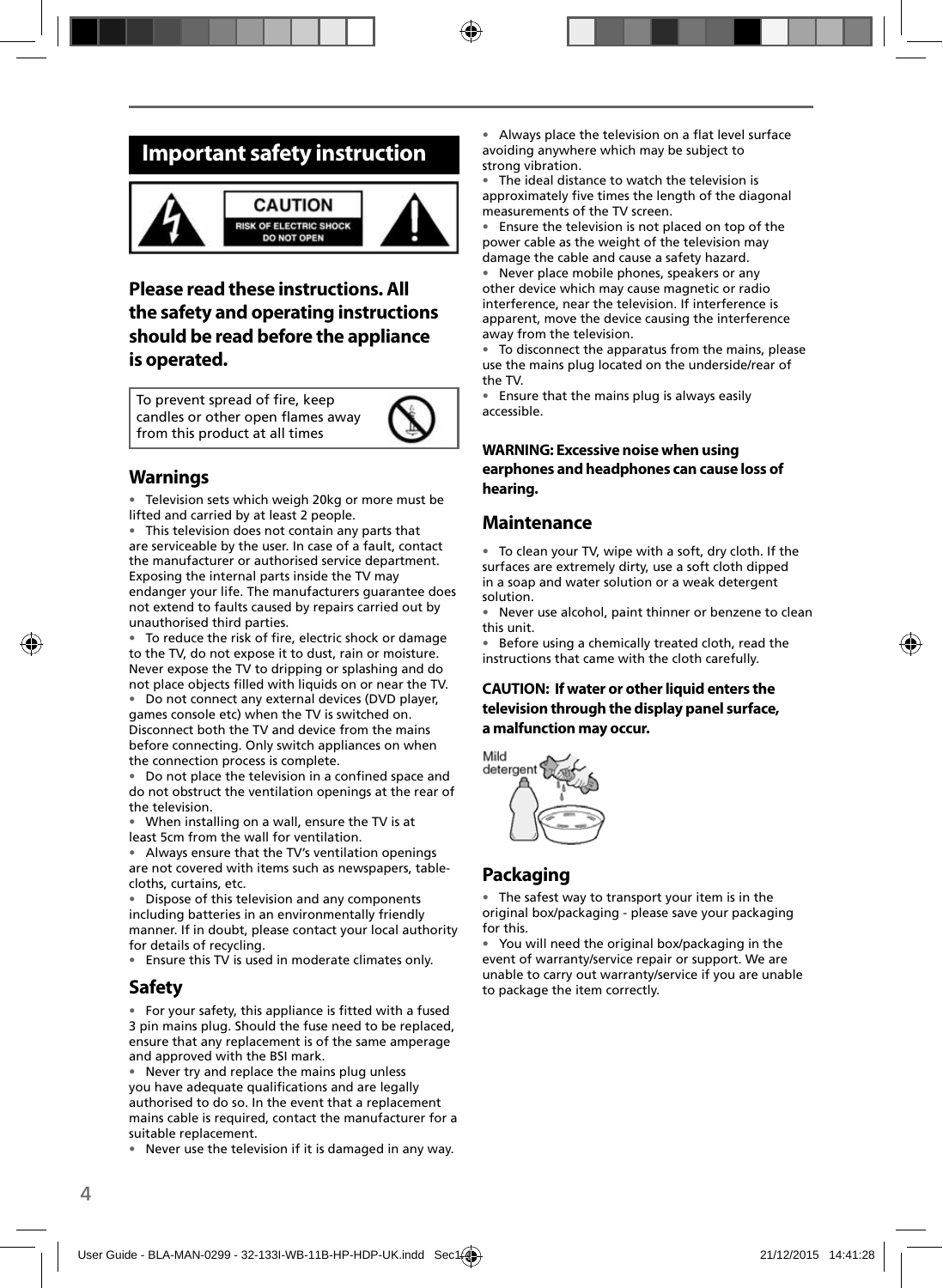#### **Important information regarding use of video games, computers, captions or other fi xed image displays**

The extended use of fixed image program material can cause a permanent "shadow image" on the LCD/LED panel, also known as "screen burn".

This "shadow image" can appear in the background during normal viewing. This type of irreversible LCD/LED panel deterioration can be limited by observing the following steps:

1. Reduce the brightness/contrast setting to a minimum suitable viewing level.

2. Do not display the fixed image for extended periods of time.

3. Turn the power off when not in use.

Examples of images that are more likely to cause "screen burn" are as follows (this is not an exhaustive list):

• TV channel logos: e.g. shopping channel logos and pricing displays - especially if they are bright and stationary. Moving or low-contrast graphics are less likely to cause ageing of the screen.

• Time displays.

• Teletext: Do not view a stationary page for a long period of time

• TV/DVD menus: e.g. listings of DVD disc content.

• Pause mode: Do not leave the TV in pause mode for long periods of time, e.g. when watching DVDs or videos.

**Important: Once 'shadow image/screen burn' occurs, it will never disappear and is not repairable under warranty.**

### **How do I dispose of this product?**

**UK:** Waste electrical products should not be disposed of with household waste. Please dispose of the product at a designated collection point for recycling of WEEE. For your nearest facilities, please see www.recycle-more.co.uk or in store for details.



**ROI:** Waste electrical products should not be disposed of with household waste. Separate disposal facilities exist. Check with your local authority or retailer for recycling advice.

#### **Batteries**

• Do not expose batteries to high temperatures, excessive heat, prolonged sunshine or fire as this may cause leakage, explosion or ignition.

Observe the correct polarity when inserting batteries. • Do not use different types of batteries together or mix old and new batteries.

• Dispose of batteries in an environmentally friendly way.

• Certain regions may regulate the disposal of batteries. Please consult your local authority.

### **Trademarks**

#### HOMI

The terms HDMI and HDMI High-Definition Multimedia Interface, and the HDMI Logo are trademarks or registered trademarks of HDMI Licensing, LLC in the United States and other countries.

#### **HDTV**

The "HD TV" Logo is a trademark of DIGITALEUROPE.

#### **DVB**

The DVB logo is the registered trademark of the Digital Video Broadcasting (DVB) project.

#### **FREEVIEW**

The FREEVIEW words and logos are trade marks of DTV Services LTD. © DTV Services Ltd.

#### **SAORVIEW**

SAORVIEW is a registered trademark owned by RTÉ.

#### **TV Models with built in DVD players**



CLASS 1<br>LASER PRODUCT

This caution label is located on the rear panel of the unit

THIS UNIT IS A CLASS 1 LASER PRODUCT. THIS UNIT USES A VISIBLE LASER BEAM WHICH COULD CAUSE HAZARDOUS RADIATION EXPOSURE IF DIRECTED. BE SURE TO OPERATE THE PLAYER CORRECTLY AS INSTRUCTED. WHEN THIS UNIT IS PLUGGED INTO THE WALL OUTLET, DO NOT PLACE YOUR EYES CLOSE TO THE OPENINGS TO LOOK INTO THE INSIDE OF THIS UNIT.

USE OF CONTROLS OR ADJUSTMENTS OR PERFORMANCE OF PROCEDURES OTHER THAN THOSE SPECIFIED HEREIN MAY RESULT IN HAZARDOUS RADIATION EXPOSURE.

DO NOT OPEN COVERS AND DO NOT REPAIR YOURSELF. REFER SERVICING TO OUALIFIED PERSONNEL.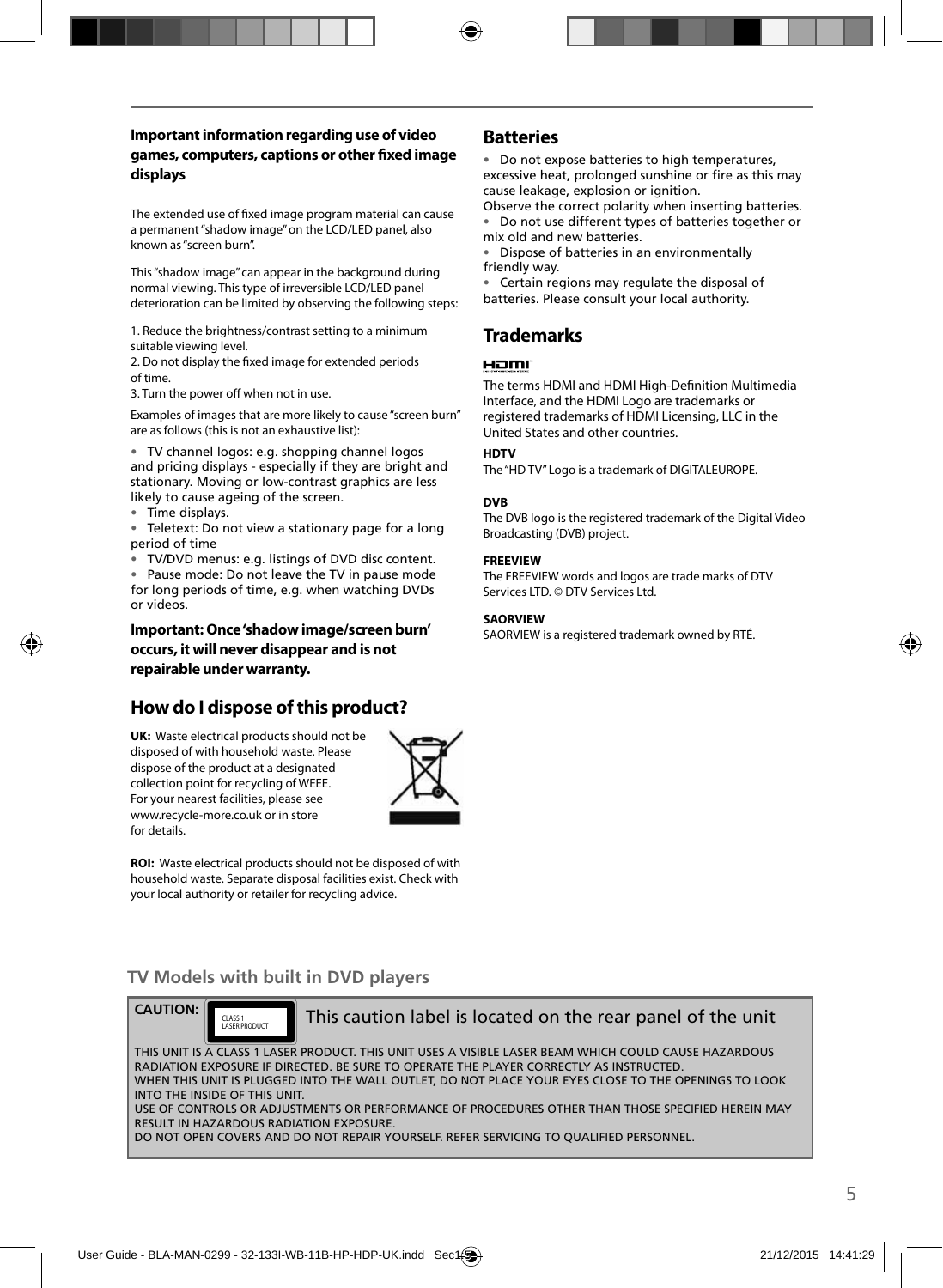# **CONTENTS**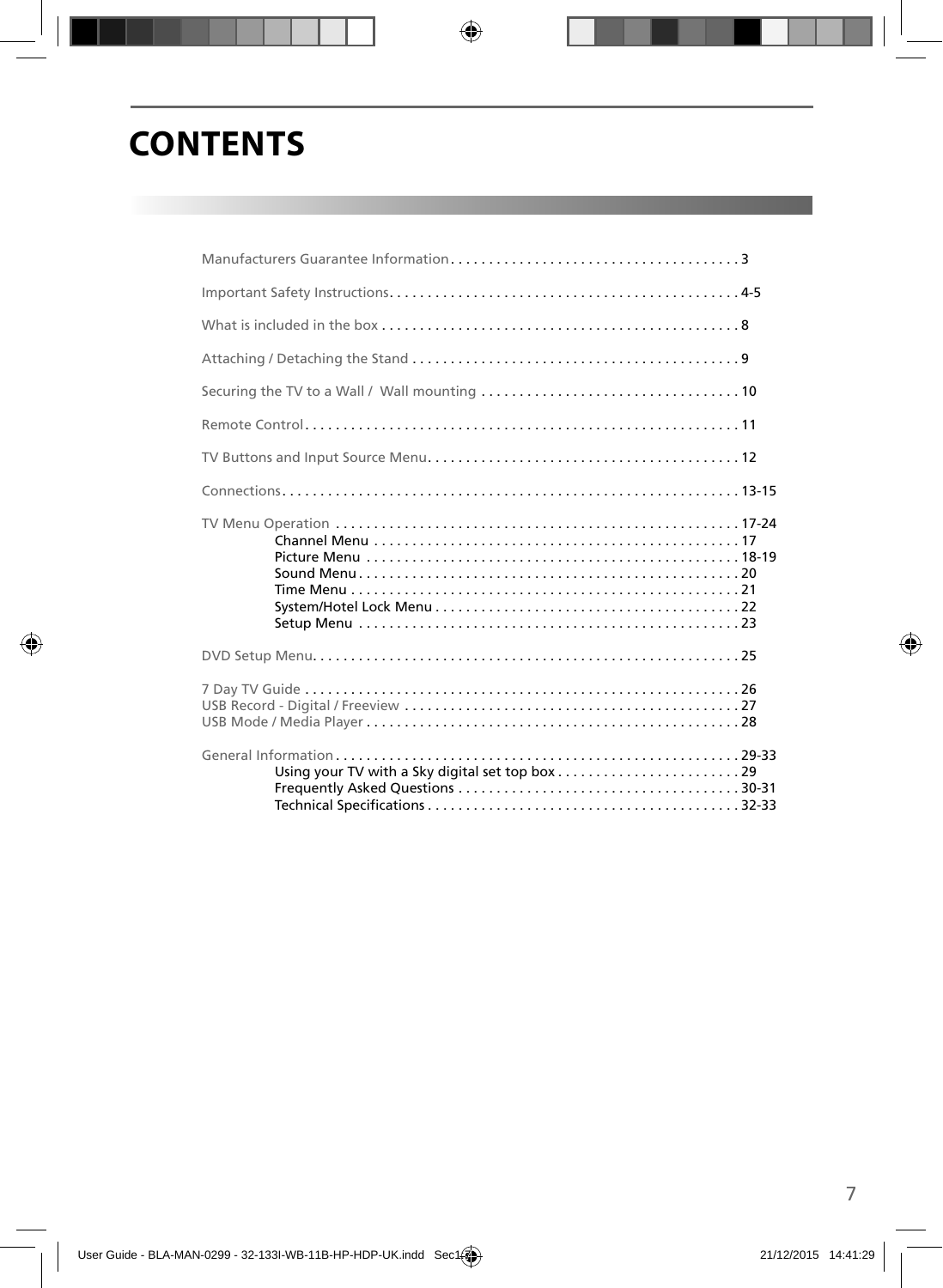## **WHAT IS INCLUDED IN THE BOX**

#### Accessories

Included with this TV are the following accessories

#### 1 x User Guide



#### 1 x Quick Start Guide

Quick Start Guide

#### 1 x TV



1 x RF Cable



#### 1 x Remote Control and 2 x AAA Batteries



1 x Mini Component / YPbPr



1 x Mini Composite / AV



1 x SCART to mini-AV (For the 32/133I-WB-11B-HP-UK model only)



1 x Stand installation pack



Please save your box/packaging as you will need this in the event of warranty/service repair or support. We are unable to carry out warranty/service if you are unable to package it correctly. The safest way to package your item in the event of warranty/service repair is in it's original box/packaging.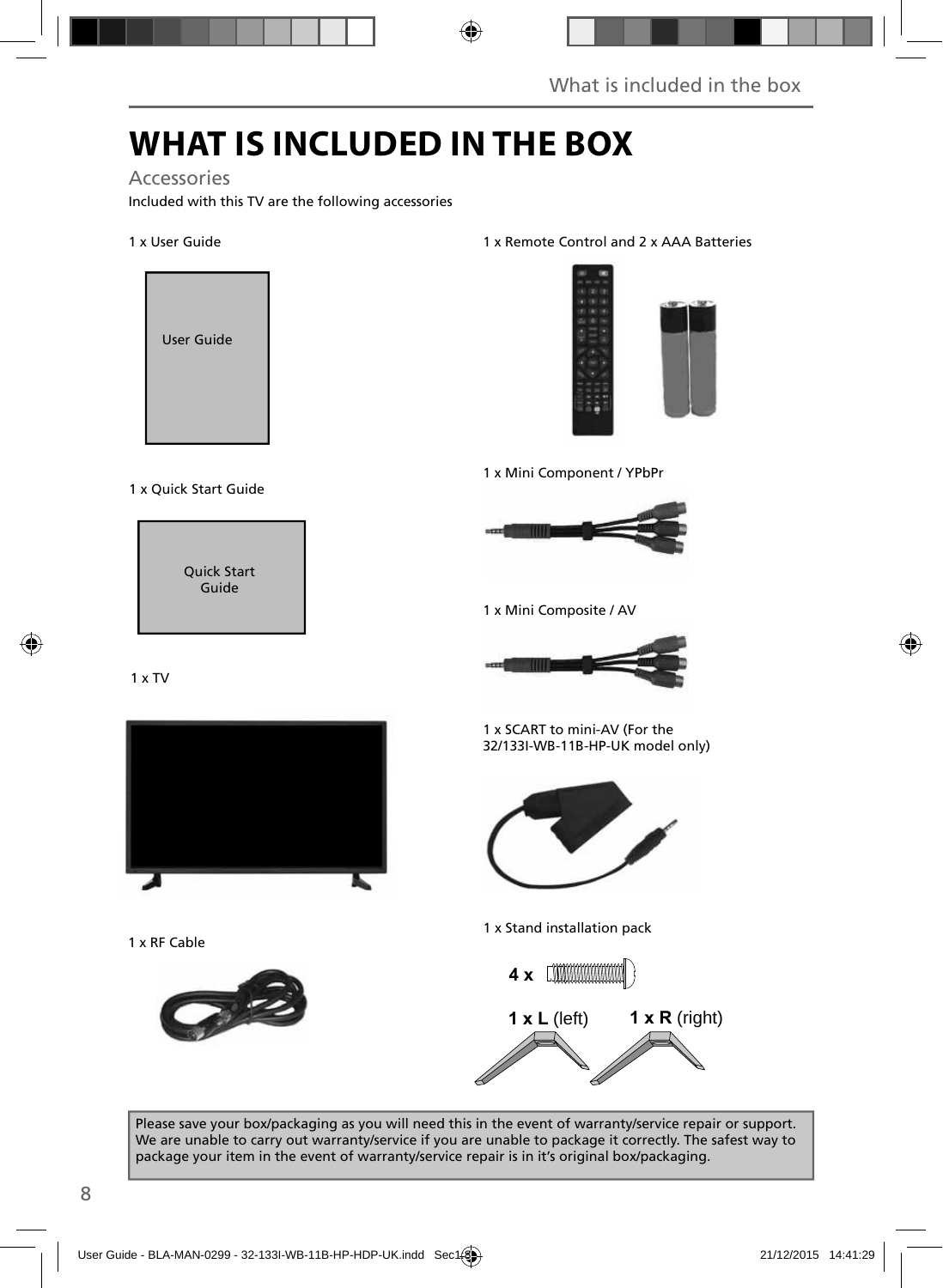# **ATTACHING THE STAND**

Attaching the stand/feet

Screws that are included. To complete the stand/feet installation you will require a cross head screw driver.

### **4 x** [*MMMMMMW*]



### (fig.1) Place the TV set on a flat and clean surface with the panel facing downwards to avoid damage, then fix

(fig.2) When the stand feet are installed correctly the stand/feet will be longest at the front of the TV and shortest at the back with the feet pointing away from each other.

(fig.3) When the stand/feet are in the correct position, secure the stand/feet to the underside of the TV set using the 4 screws provided.

### Detaching the stand

Remove the screws highlighted then remove the stand/feet from the underside of the TV set.

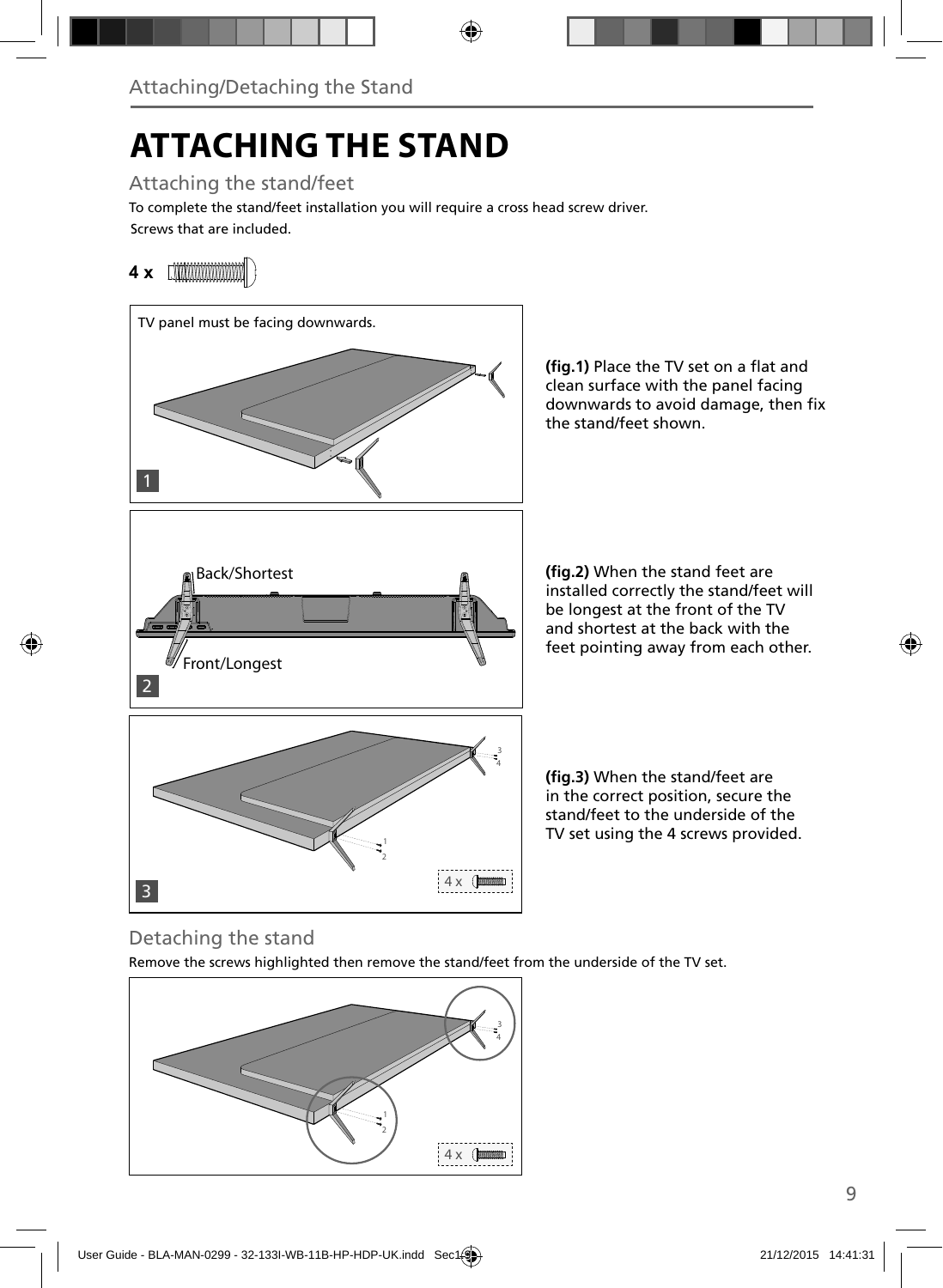## **SECURING THE TV TO A WALL**

### Securing the TV to a wall with anti-tip straps

For maximum security in the home when using a TV with its stand anti-tip straps should be fitted. These are available from supermarket websites and other websites and are an easy, inexpensive and effective way of ensuring your TV stays safely upright. Straps are designed to be attached to the rear of the TV and then tethered to the wall or the furniture the TV is stood on.

#### Note - Please ensure that children do not climb on the TV set.

**A)** Using one or both of the top wall-mounting holes and screws (the screws are already supplied in the wall mounting holes) fasten one end of the fastening cord/s to the TV.



**B)** Secure the other end of the fastening cord/s to your wall. (you will need screws/fixings suitable for your wall type - available separately from most DIY stores).



The Royal Society for the Prevention of Accidents is urging people to take care with flat-screen televisions. RoSPA stated in 2010 that "Toddlers are particularly at risk of pulling flat-screen televisions on to themselves. They are unsteady on their feet and are attracted by colourful television images." The risk is increased as televisions become lighter.

### Wall Mounting

IMPORTANT - Before drilling any holes in the wall ensure you are not drilling where there could be any electrical wires, water or gas pipes.



1) Remove the four screws highlighted that are supplied in the wall mounting holes.

2) The wall mount can now be easily attached to the mounting holes on the rear of the TV.

For VESA wall mounting information please refer to the Technical Specification page.

For optimum viewing, if wall mounting the TV higher than eye level, the TV should be tilted downwards so that the TV's screen is 'face on'. See fig 1 and 2.



Important – If wall mounting this TV, only use the screws already provided in the wall mounting holes. Using other screws which are longer could cause irreparable damage to internal parts.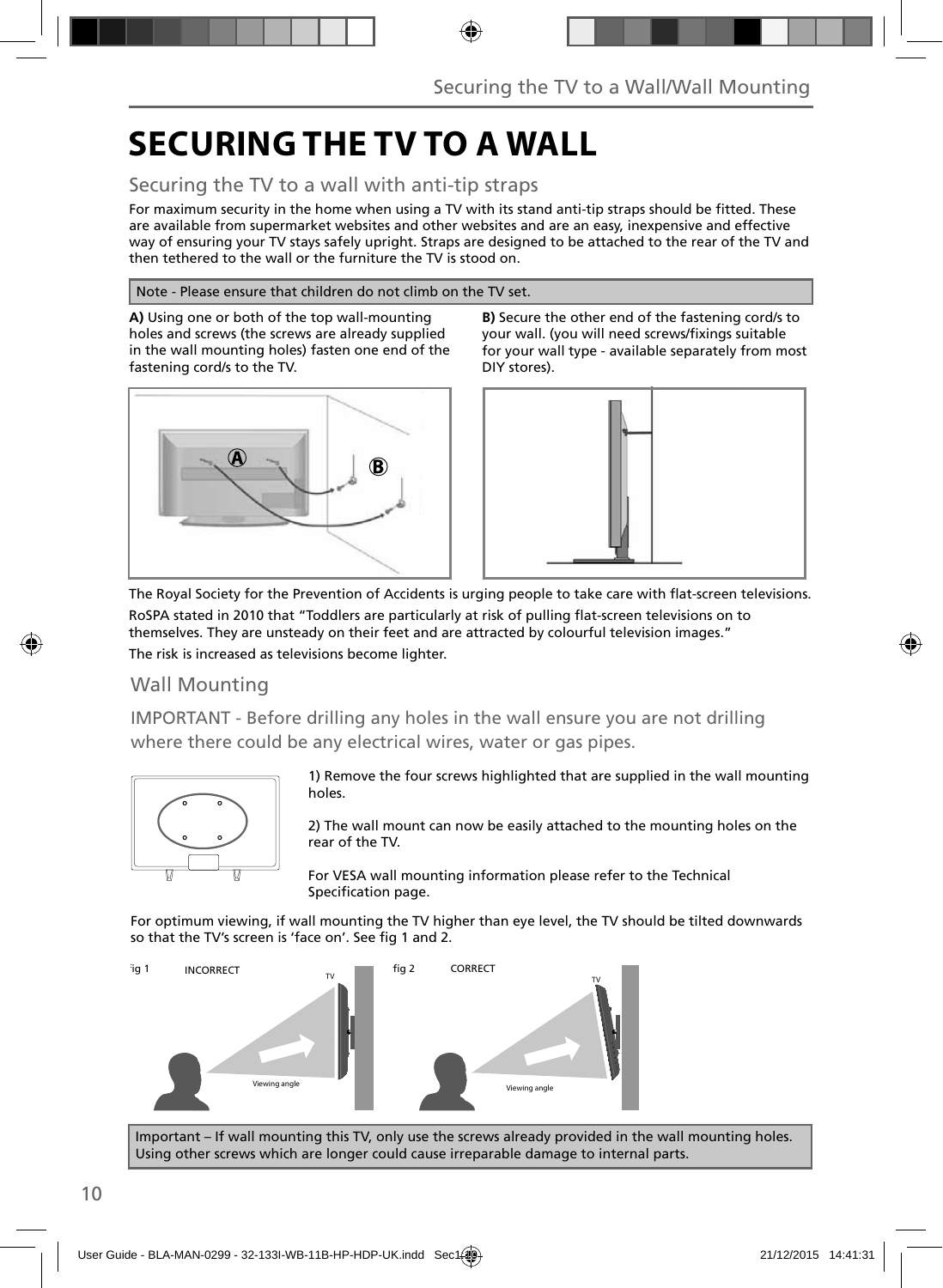## **REMOTE CONTROL**

|              | STANDBY - Switch on TV when in standby or vice versa<br>MUTE - Mute the sound or vice versa<br>DTV - Switch to Freeview source<br>RADIO - Switch to radio whilst in Freeview source<br>USB - Switch to USB source<br><b>O</b> DVD - Switch to DVD source                                                                                                                                                                                                                                                                                                                                                                  |  |
|--------------|---------------------------------------------------------------------------------------------------------------------------------------------------------------------------------------------------------------------------------------------------------------------------------------------------------------------------------------------------------------------------------------------------------------------------------------------------------------------------------------------------------------------------------------------------------------------------------------------------------------------------|--|
| $\mathbf{Z}$ | NUMBER BUTTONS - 0 - 9 to select a TV channel directly.<br>TV GUIDE - Opens the 7 Day TV Guide (Freeview mode)<br>$\mathbb{C}$ - To return to the previous channel viewed                                                                                                                                                                                                                                                                                                                                                                                                                                                 |  |
| 3)           | VOL $(+/-)$ - To increase / decrease the sound level<br>P.MODE - Scrolls through picture mode options<br>S.MODE - Scrolls through sound mode options<br>FAV - To display favourites menu<br>CH (+/-) - To increase or decrease the channel being watched<br>MENU - To display OSD menu<br>EXIT - To exit all menus<br>(A/V/4/M/OK) - Allows you to navigate the on-screen menus<br>and adjust the system settings to your preference<br>SOURCE - To display the input/source menu<br>INFO - Press once for now/next channel information<br>Press twice for programme information about current<br>programme               |  |
| $\ket{4}$    | ASPECT - To switch the screen between the different picture<br>formats<br>SLEEP - Press repeatedly to cycle through the sleep options<br>AUDIO - To change the audio language (if available)<br>SUBTITLE - To switch the dialogue at the bottom of the screen<br>(on/off)<br>TEXT - To enter/exit Text<br>TEXT HOLD - Teletext mode - Hold current page which is<br>displayed (Analoque TV)<br>DISPLAY - To switch off the screen when listening to radio<br>TEXT/DVD ZOOM - Zoom function for Teletext and DVD<br>DIG DVD MENU/RECORD - Access the DVD root menu and USB<br>record function                              |  |
| ▭⊙▷          | - To restart the current chapter<br>- To advance forward to the next chapter<br><b>B</b> - To stop the playback/Eject Disc<br>(To EJECT the disc press/hold the ■▲ button for 4 seconds)<br>$\left( \mathbf{A} \right)$ - To play in fast rewind mode<br>- To play in fast forward mode<br>- To play/pause<br>OD DVD SETUP/REC LIST - Opens up DVD Menu or Opens the list<br>of what has been previously recorded<br>□ ⊙ > GOTO - To go to a specific chapter<br>A-B - Press once to set point, press a second time to return<br>to point<br>© ANGLE - Select different angle of DVD<br>□ ⊙ > REPEAT - To repeat playback |  |
|              | For Models with Integrated DVD players                                                                                                                                                                                                                                                                                                                                                                                                                                                                                                                                                                                    |  |
|              | For Models with PVR Function                                                                                                                                                                                                                                                                                                                                                                                                                                                                                                                                                                                              |  |



For Models with USB Playback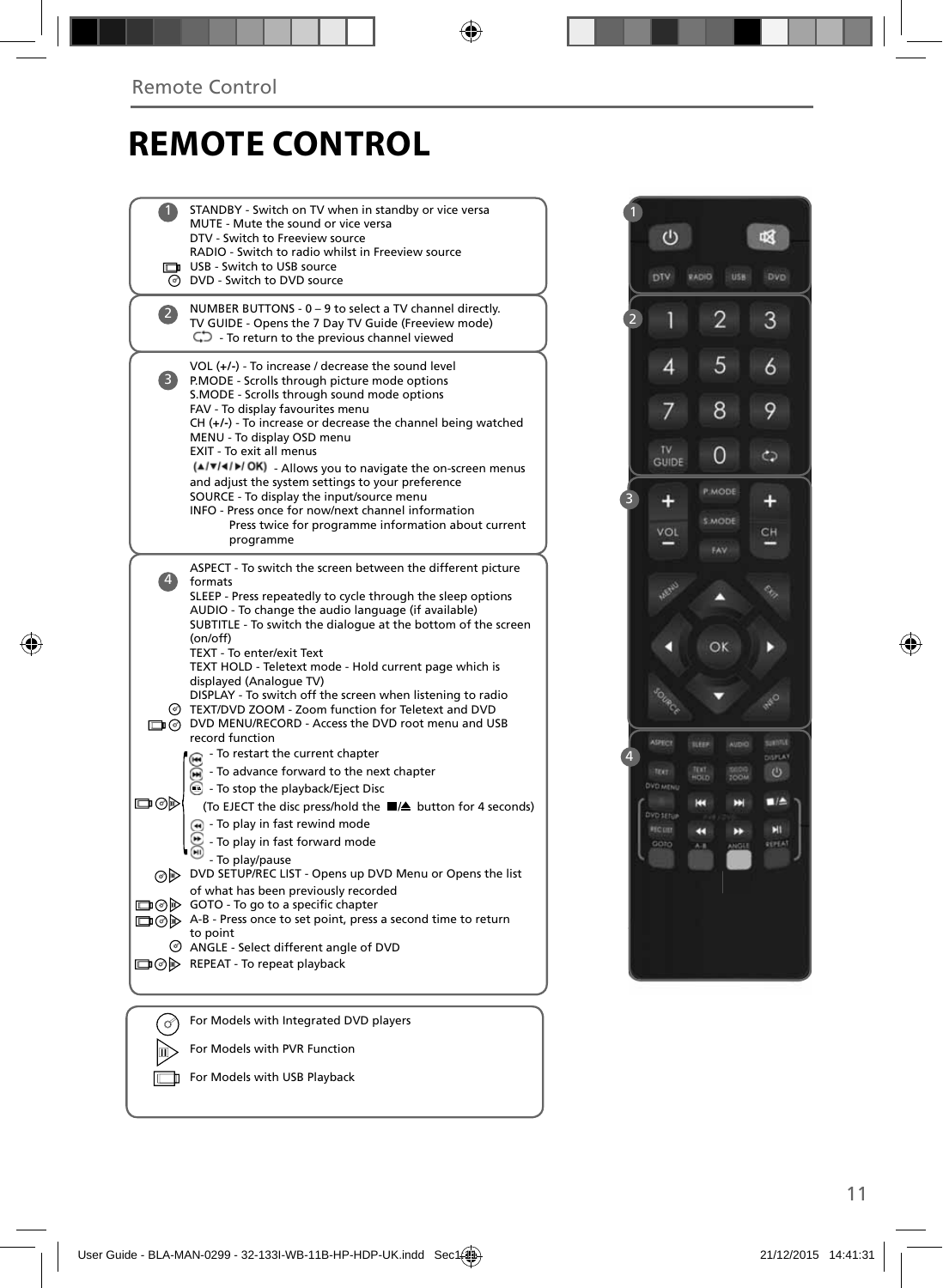## **TV BUTTONS AND INPUT SOURCE MENU**



- 5 Programme/channel up and menu up **6**
- Volume down and menu left 6
- $\overline{7}$  Volume up and menu right  $\overline{7}$

### Choosing Mode Input/Source

Use the source menu to switch between input/connections.

A) Using the buttons on the remote control:

1) Press [SOURCE] - The source menu will appear. 2) Press  $[V]$  or  $[\Lambda]$  to select the input you require. 3) Press [OK].

B) Using the buttons on the Television:

1) Press [SOURCE]. 2) Scroll up / down using CH+/ CH- buttons to the input/source you require. 3) Press Vol+ to change input/source to the one selected.

For further information on input/connections please view 'Connections' pages.

**Note**: The shape of the TV buttons may vary by model.

**For models with built in DVD players only.**





Example of Source menu depending on the TV model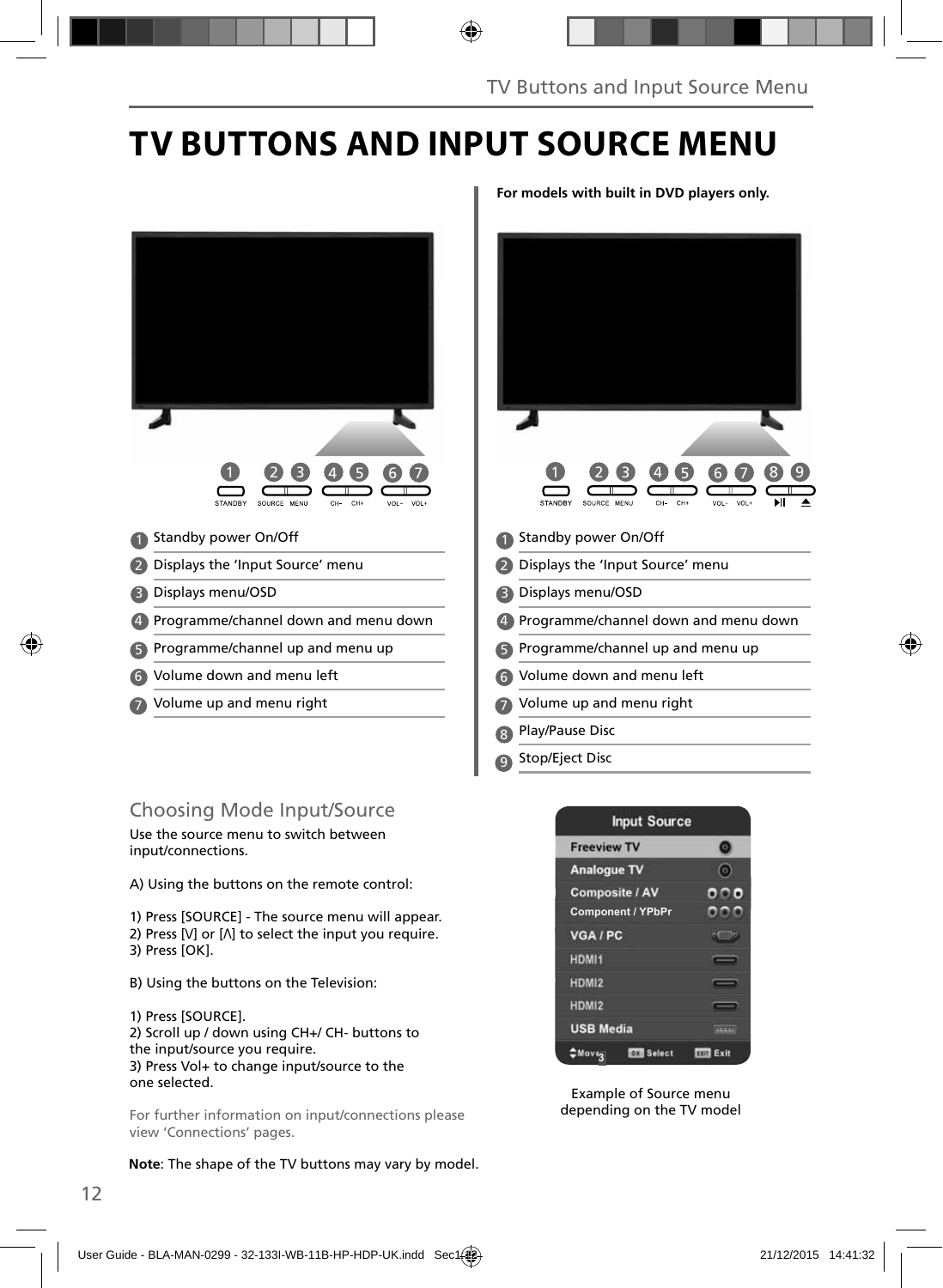## **CONNECTIONS**



|   | <b><i>EARPHONE</i></b> | Earphone socket                                        |
|---|------------------------|--------------------------------------------------------|
| B | COAX Audio Out         | Digital Coax output                                    |
| C | HDMI <sub>1</sub>      | <b>HDMI</b> input                                      |
| D | HDMI <sub>2</sub>      | HDMI input (ARC)                                       |
| Θ | VGA PC                 | <b>VGA-PC</b> input                                    |
| Ó | <b>VGA PC Audio In</b> | 3.5mm PC audio input                                   |
| G | YPbPr                  | HD input (Ypbpr)                                       |
| H | AV In                  | Video Input + shared Audio<br>for CVBS Video and YPbPr |
|   | <b>RFIN</b>            | RF / TV Aerial Input                                   |
|   | HDMI3                  | <b>HDMI</b> input                                      |
|   | USB                    | USB port                                               |
|   | CI CARD IN             | Common Interface module                                |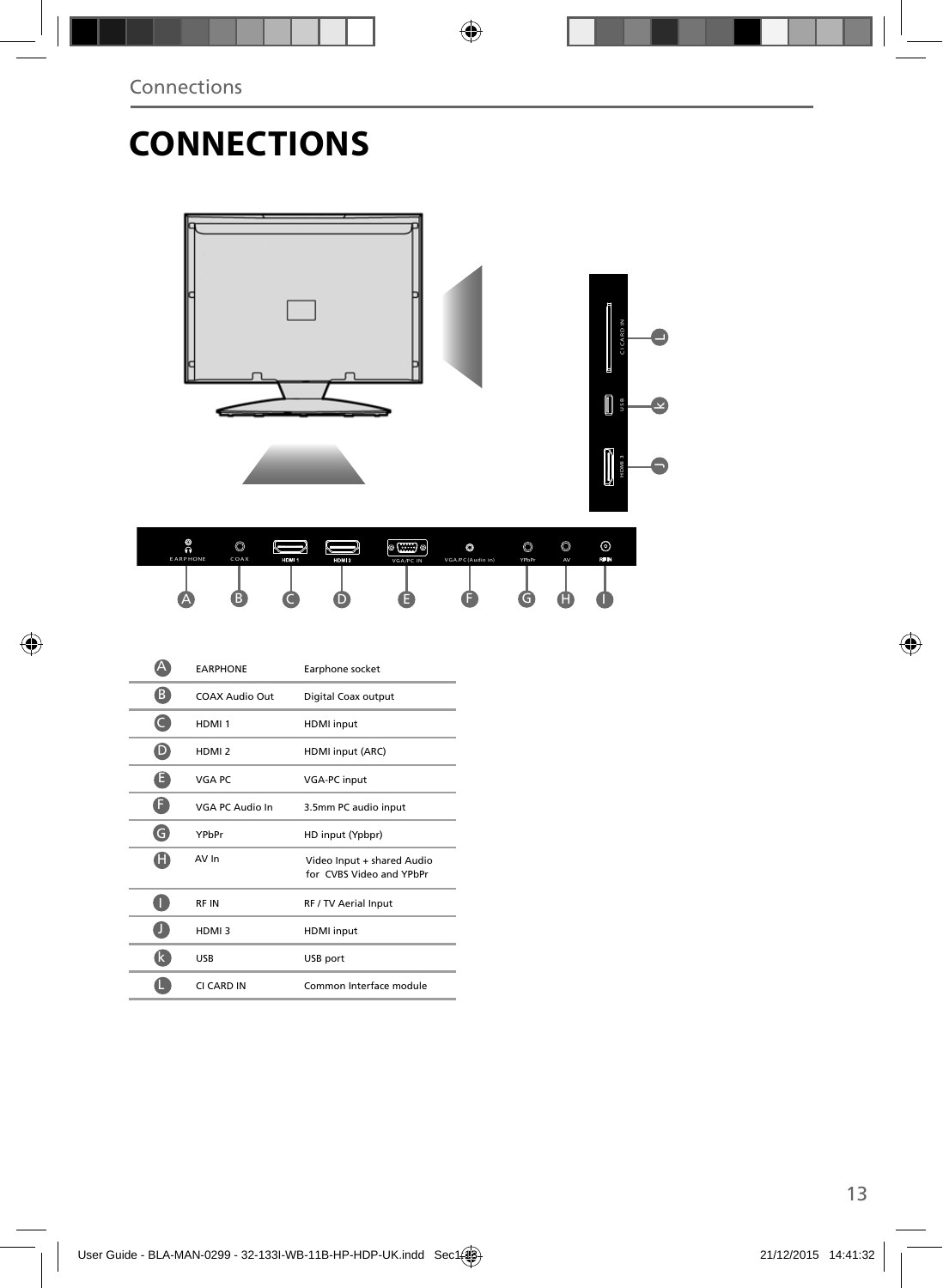# **CONNECTIONS**

Note: Connecting cables are shown for example only and may not be included. Please check 'What Is Included In The Box' page.

### Connecting to a device with Composite AV/Video output

TV Source should be set to Composite/AV



#### Connecting to a device with SCART output (using SCART to AV cable) Option 1 - TV Source should be set to Composite/AV



Option 2 - TV Source should be set to Composite/AV



### Connecting to a device with HDMI output

A HDMI cable can output both video and audio and enables you to enjoy digital-quality video and audio with minimal loss of quality.

TV Source should be set to the corresponding HDMI port (HDMI 1, HDMI 2 etc)

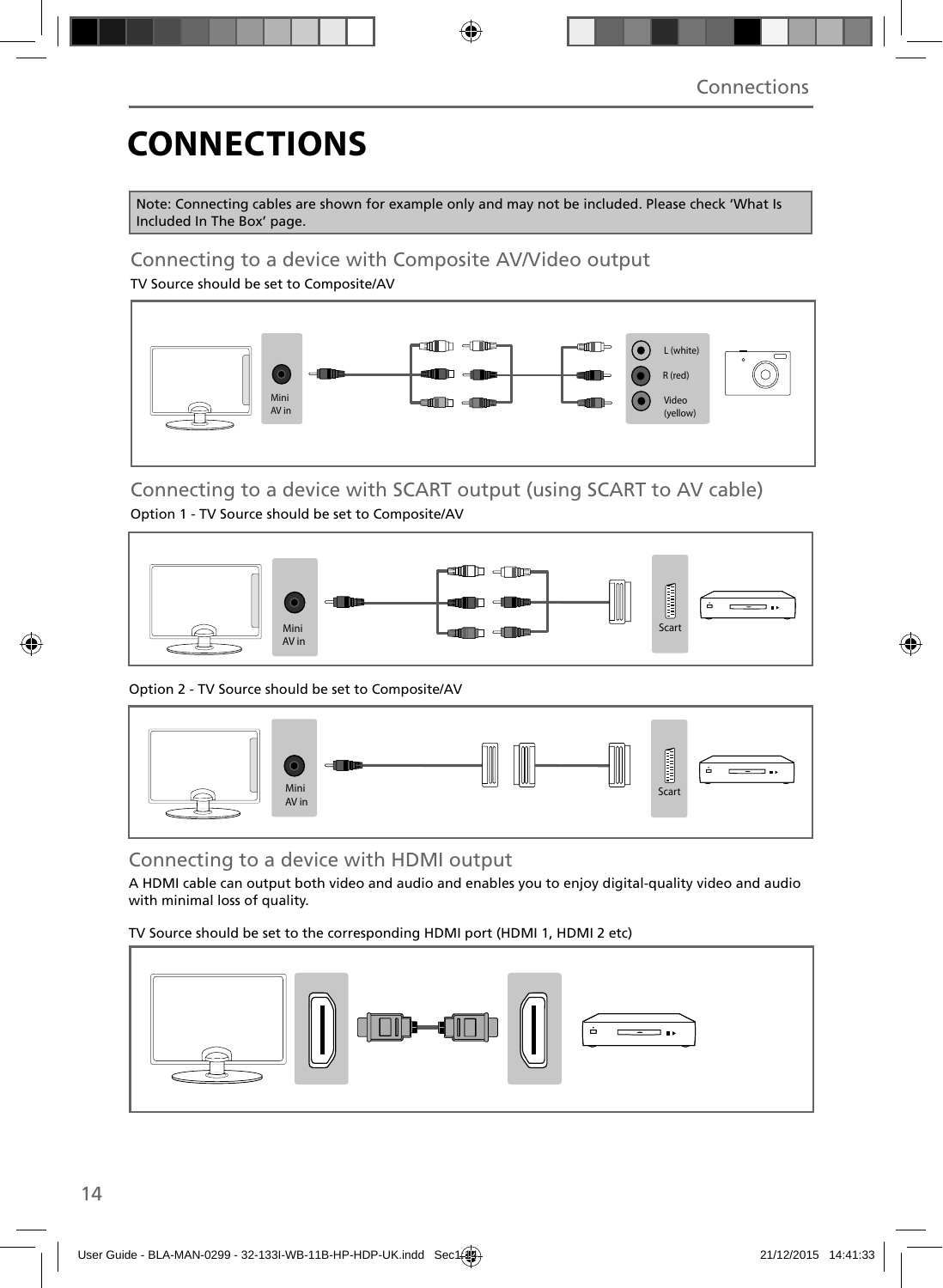## **CONNECTIONS**

### Connecting to a device with Component/YPbPr output

If you are supplied with a cable from the device which has RED, GREEN, BLUE, RED & WHITE connectors you must connect via Component (for picture) and by phono cable (for sound).

TV Source should be set to Component/YPbPr



Connecting to a device with VGA/PC output (Laptop or Desktop Computer) TV Source should be set to VGA/PC



### Connecting to an external audio device (Amplifiers, Surround Sound, Sound Bars etc)

When connecting via the TV's 3.5mm Earphone output, this will disable the TV speakers.

There are two options to connect a device via the 3.5mm Earphone Output.

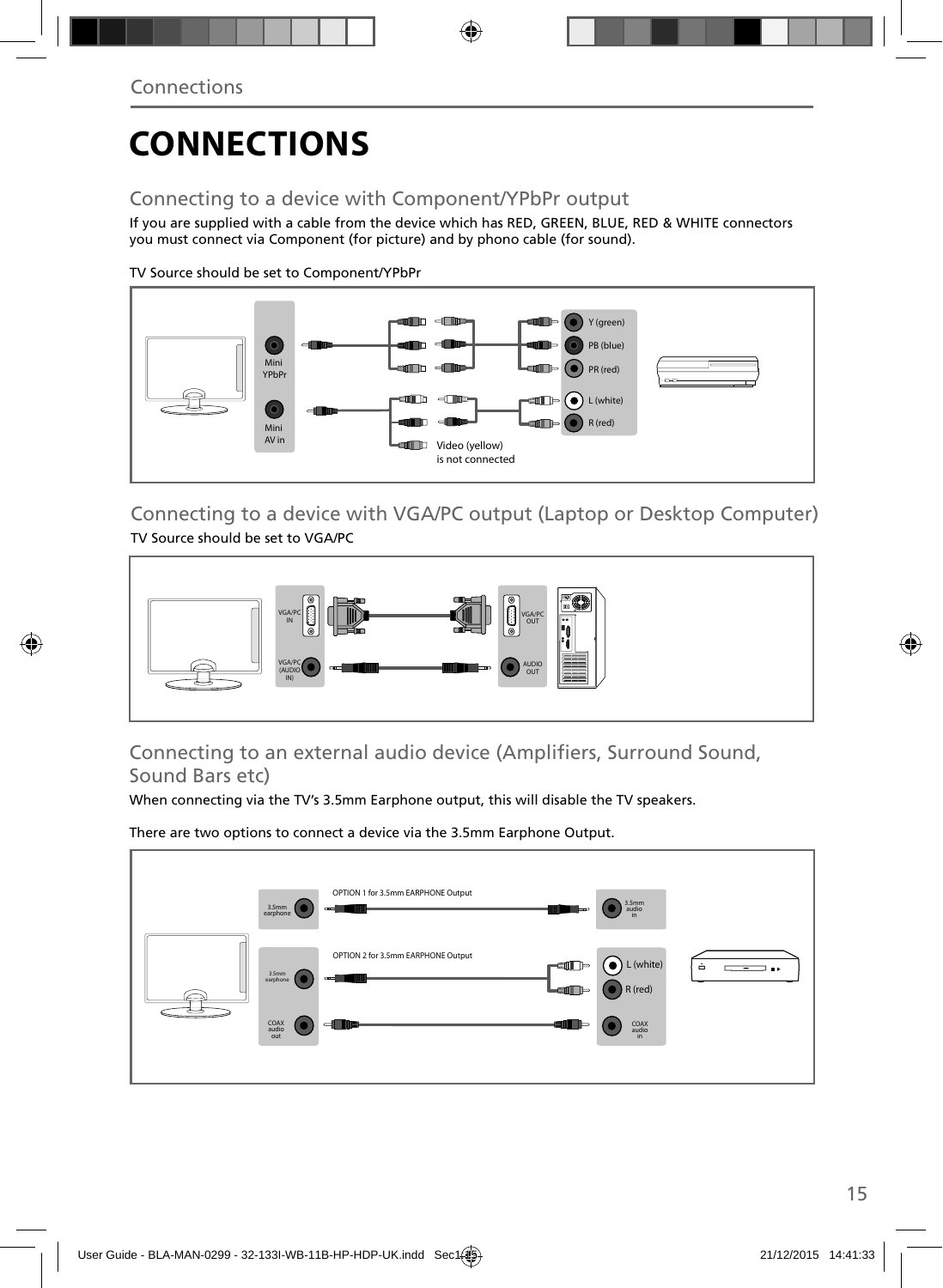## **CHANNEL MENU**





To access this menu, press [MENU] button on the remote control. To enter a menu press [OK]

If you wish to make changes to any of the default settings, use the scroll  $\Delta \nabla \blacktriangleright$   $\blacktriangleleft$  buttons. To confirm any settings press [OK] button. To exit this menu at anytime, press [EXIT] button.

Auto Tuning - Allows you to retune the television for all digital channels, digital radio stations and

#### analogue channels

Analogue Manual Tuning - Allows you to manually tune your analogue signal

Freeview Manual Tuning - Allows you to manually tune your digital signal\*

Channel Edit - Allows you to delete, move, skip and add favourite channels

| <b>Channel Edit</b>                           |            |
|-----------------------------------------------|------------|
| BBC <sub>1</sub><br>9                         | onv        |
| BBC <sub>2</sub><br>$\overline{2}$            | otv        |
| 3<br>ITVI                                     | otv        |
| Channel 4<br>4                                | otv        |
| 5<br>five                                     | otv        |
| BBC <sub>3</sub><br>6                         | <b>DIV</b> |
| $\overline{7}$<br>BBC4                        | onv        |
| ITV <sub>2</sub><br>8                         | onv        |
| SKY1<br>g                                     | onv        |
| <b>10 SKY2</b>                                | otv        |
| Delete<br><sup>#</sup> FreeTV<br>Move         | Skip       |
| <b>Exp</b> Fav<br>OK<br>Select<br><b>Menu</b> | Back       |

Schedule List - Lists your programme reminders

Signal Information - Allows you to view signal frequency, signal quality and signal strength CI Information - Pay per view services require a "smartcard" to be inserted into the TV. If you subscribe to a pay per view service the provider will issue you with a 'CAM' and a "smartcard". The CAM can then be inserted into the COMMON INTERFACE PORT (CI Card In)

Tip: If you do not press any buttons for 30 seconds, the menu will automatically exit. You can change the length of time before the menu exits automatically - see 'OSD Timer' in the Time Menu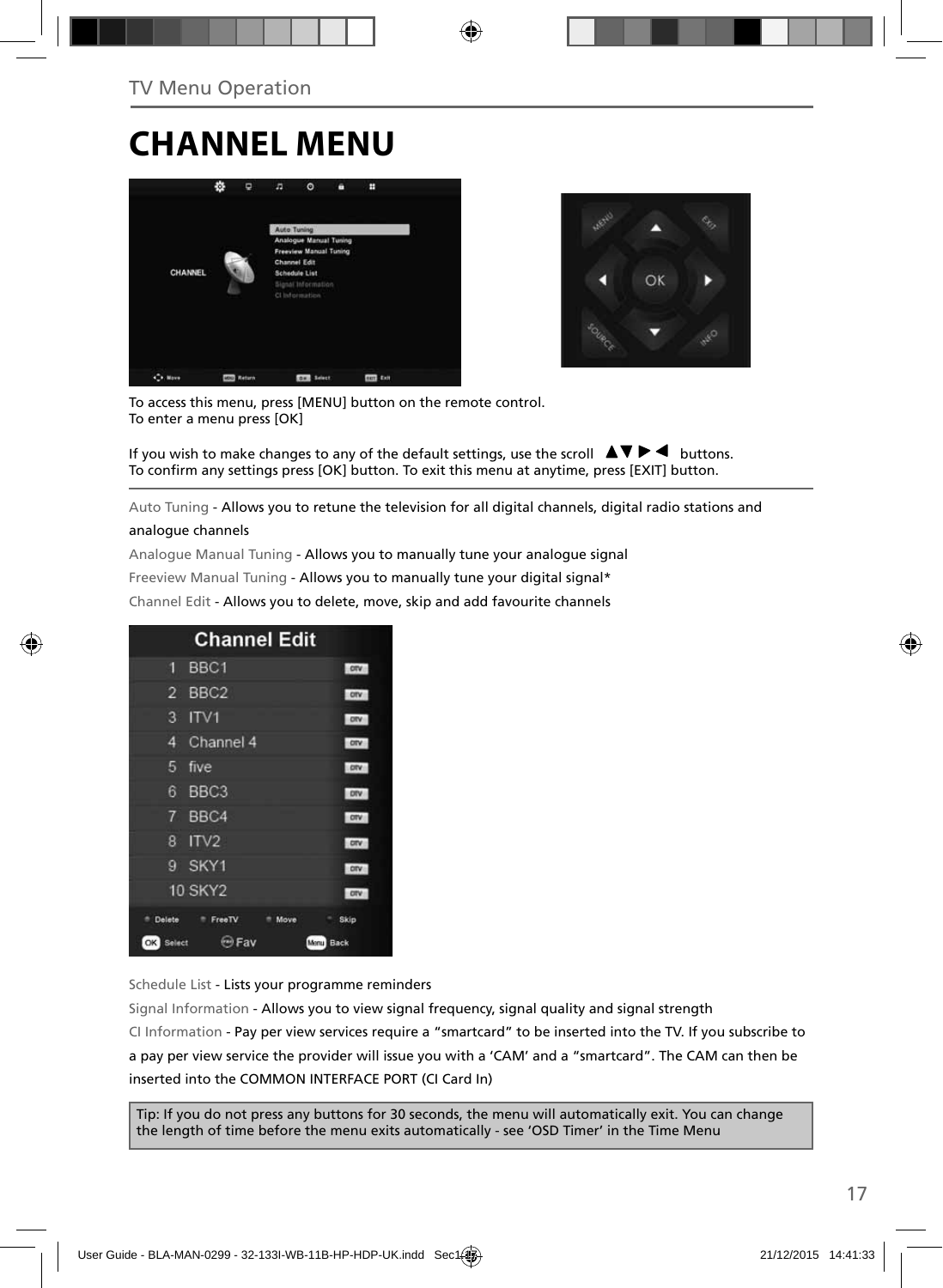## **PICTURE MENU**

|                | Φ<br>۰        | n                 | $\circ$                | п | н             |
|----------------|---------------|-------------------|------------------------|---|---------------|
|                |               |                   | <b>Picture Mode</b>    |   | Economy       |
|                |               | Contrast          |                        |   | 60            |
|                |               | <b>Brightness</b> |                        |   | 50            |
|                |               | Colour            |                        |   | 60            |
| <b>PICTURE</b> |               | Tirit             |                        |   | 50            |
|                |               | <b>Sharpness</b>  |                        |   | 50            |
|                |               |                   | <b>Colour Temp</b>     |   | <b>Normal</b> |
|                |               |                   | <b>Noise Reduction</b> |   | Off           |
|                |               |                   | <b>Aspect Ratio</b>    |   | Auto          |
|                |               |                   |                        |   |               |
| C+ Move        | <b>Return</b> |                   | <b>FORM Select</b>     |   | tur tait      |



To access this menu, press [MENU] button on the remote control and scroll right. To enter a menu press [OK]

If you wish to make changes to any of the default settings, use the scroll  $\blacktriangle \blacktriangledown \blacktriangleright \blacktriangleleft$  buttons. To confirm any settings press [OK] button. To exit this menu at anytime, press [EXIT] button.

| Figure Mode - Choose from the following presets. |                                                            |  |
|--------------------------------------------------|------------------------------------------------------------|--|
| Dynamic                                          | Recommended settings for fast moving pictures              |  |
| Standard                                         | Standard settings                                          |  |
| Mild                                             | Set to be lighter in colour and less bright                |  |
| Personal                                         | Lets you manually alter all the settings                   |  |
| Economy                                          | Power saving mode which reduces the energy used by up to   |  |
|                                                  | 25% (by reducing the power to the LED/LCD panel).          |  |
|                                                  | In Economy mode, the TV will switch itself to Standby mode |  |
|                                                  | after 3-5 hours in the event that the TV buttons or remote |  |
|                                                  | control buttons are not pressed (change the picture mode   |  |
|                                                  | to another setting to de-activate this function)           |  |

**Picture Mode** - Choose from the following presets:

You can make the following adjustments in **Personal** mode:

Contrast - Switch the balance between black and white.

Brightness - Increase or decrease the brightness of the picture.

Colour - Increases the colour from black and white.

Tint - Lets you increase or decrease the level of tint within the picture

(only available with a NTSC signal).

Sharpness - Increase or decrease the sharpness of the picture.

**Colour Temperature** Choose from the following presets:

| Normal | Default settings                  |
|--------|-----------------------------------|
| Warm   | Increases red within the picture  |
| Cold   | Increases blue within the picture |

**Noise Reduction** - Choose from the following presets:

| Off    | Turns noise reduction off  |
|--------|----------------------------|
| Low    | Minor system adjustment    |
| Middle | Medium system adjustments  |
| High   | Maximum system adjustments |
|        |                            |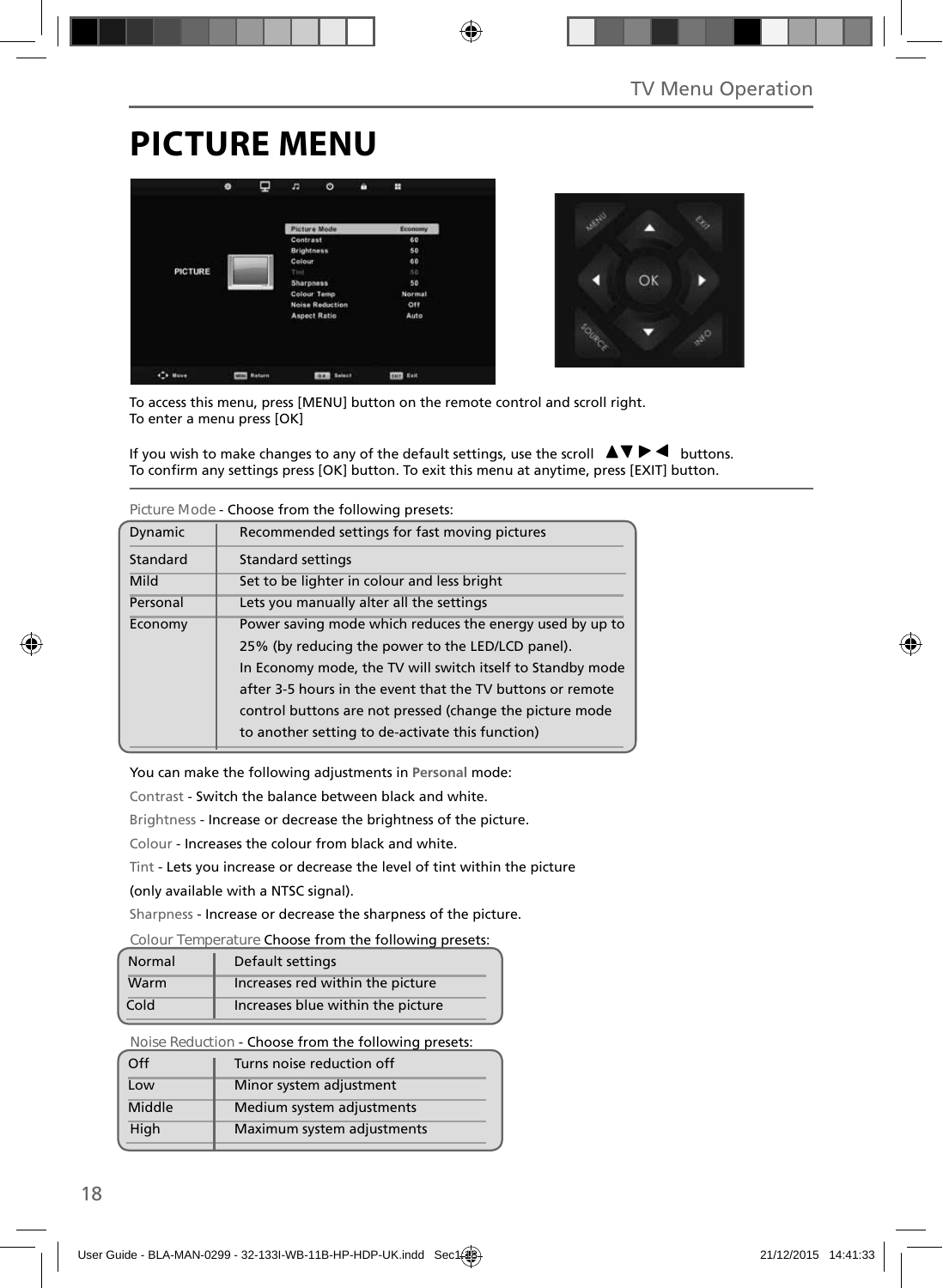# **PICTURE MENU**





To access this menu, press [MENU] button on the remote control and scroll right. To enter a menu press [OK]

If you wish to make changes to any of the default settings, use the scroll  $\blacktriangle \blacktriangledown \blacktriangleright \blacktriangleleft$  buttons. To confirm any settings press [OK] button. To exit this menu at anytime, press [EXIT] button.

Aspect Ratio - Within the UK the picture format varies depending on the channel/broadcast. There are a

number of different options to best meet your needs

Auto Automatically displays the best picture format. So the picture is in the correct position. May have black lines at the top/bottom and/or sides.

 $16.9$ 



Fills the screen with a regular 16:9 signal and 4:3 picture format will be stretched to fill the screen

Original Zoom Will display the picture from the broadcaster without any change



The picture is the correct proportion but zoomed in to fill the screen



picture in its original size. Side bars are shown to fill the 16:9 screen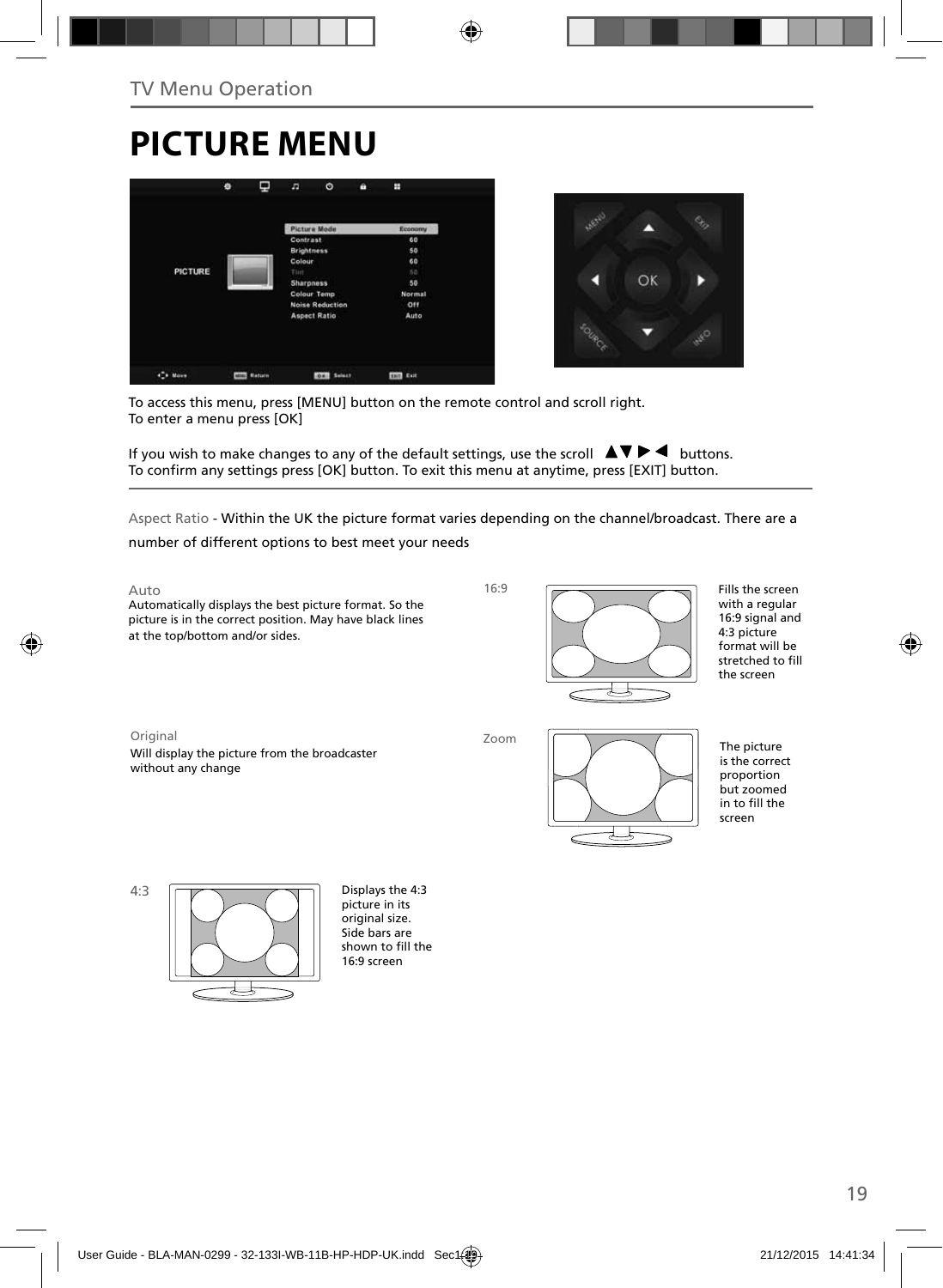## **SOUND MENU**





To access this menu, press [MENU] button on the remote control and scroll right. To enter a menu press [OK]

If you wish to make changes to any of the default settings, use the scroll  $\blacktriangle \blacktriangledown \blacktriangleright \blacktriangleleft$  buttons. To confirm any settings press [OK] button. To exit this menu at anytime, press [EXIT] button.

| Standard     | Default settings                        |
|--------------|-----------------------------------------|
| <b>Music</b> | Emphasises music over voices            |
| Movie        | Provides live and full sound for movies |
| Sports       | Emphasises sound for sports             |
| Personal     | Selects your personal sound settings    |

 **Tip:** Treble and bass levels can only be adjusted when the sound mode 'Personal' is selected.

Treble - To adjust the amount of high frequency within the sound

Bass - To adjust the amount of low frequency within the sound

Balance - To switch the sound between the left and right speakers

Auto Volume Level (AVL) - When 'on' is selected, the volume will attempt to stay at a constant level

regardless of TV programme and advertisements

Digital Output - This is the digital COAX Audio output. Choose from the following options:

| Off        | To turn off Digital Output                                                            |
|------------|---------------------------------------------------------------------------------------|
| Auto       | Selects the best settings automatically                                               |
| <b>PCM</b> | Select this option if you are connecting to a Stereo Hi-fi via coax cable (Pulse-code |
|            | modulation (PCM) is a digital representation of an analogue signal)                   |

Audio Description - This allows the user to increase and decrease the AD (Audio Description) volume level. (Audio Description is a service available on certain programmes. It provides a description of what is

happening during the selected programme for a person who is visually impaired)

Audio Delay - Enables the user to adjust setting to sync picture and audio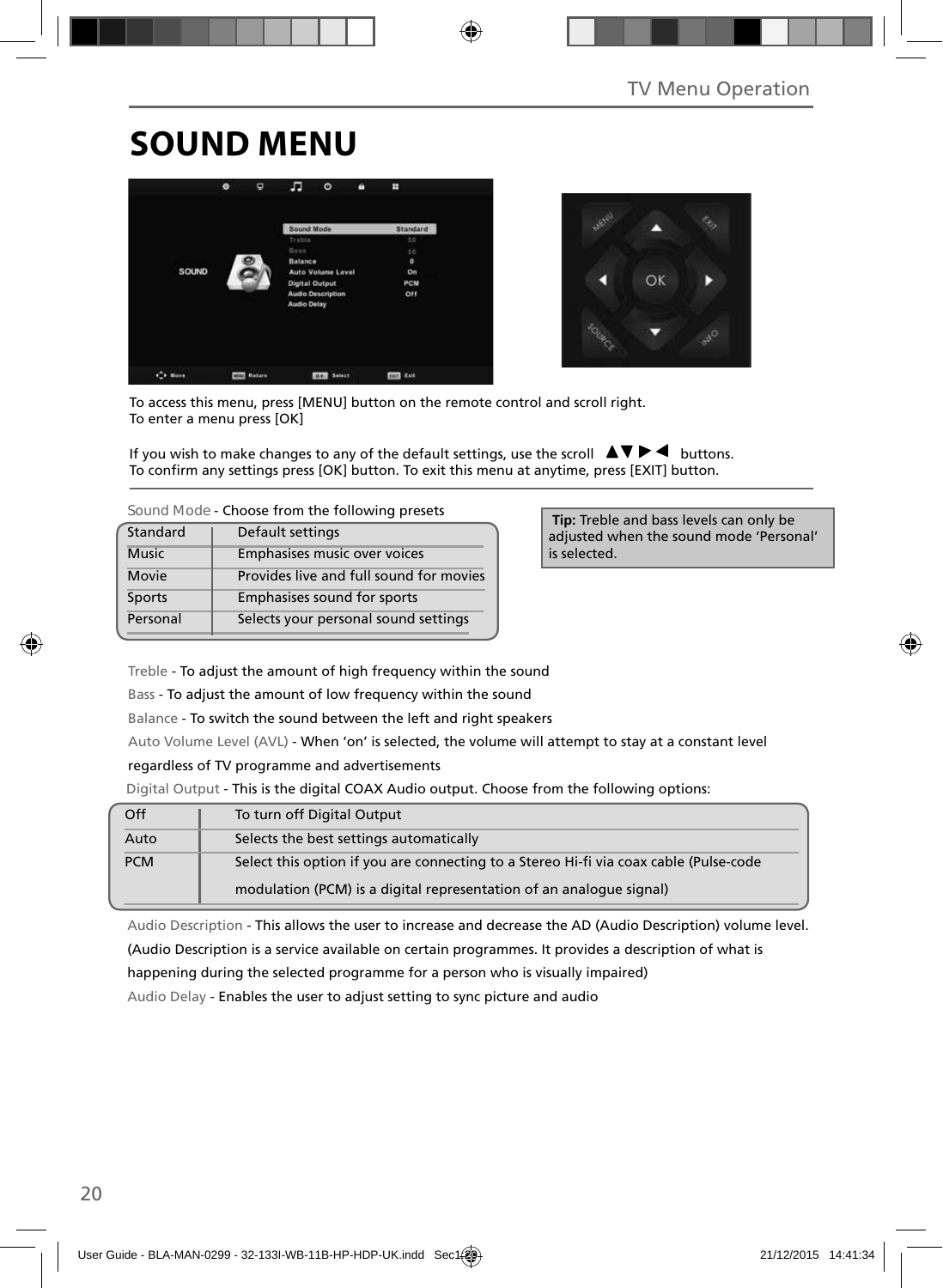## **TIME MENU**





To access this menu, press [MENU] button on the remote control and scroll right. To enter a menu press [OK]

If you wish to make changes to any of the default settings, use the scroll  $\blacktriangle \blacktriangledown \blacktriangleright \blacktriangleleft$  buttons. To confirm any settings press [OK] button. To exit this menu at anytime, press [EXIT] button.

Clock - Shows the date and time

Off Time - Allows you to set a specific time for your TV to turn off

On Time - Allows you to set a specific time for your TV to turn on, the channel it will then display, the

source it will be on and also the volume. This function can then be toggled to repeat every day or a

certain day (the TV must be in standby mode for this to be effective)

Time Zone - Change your current time zone

Sleep Timer - Lets you set the sleep timer so the television automatically switches off after a set amount of

time. Off -> 10min -> 20min -> 30min -> 60min -> 90min -> 120min -> 180min -> 240min

Auto standby - Set Auto standby between 3 hours, 4 hours and 5 hours ( to turn off this function you must exit Home Mode in the Picture Menu)

OSD Timer - Lets you adjust the amount of time the On Screen Menu stays on the screen before disappearing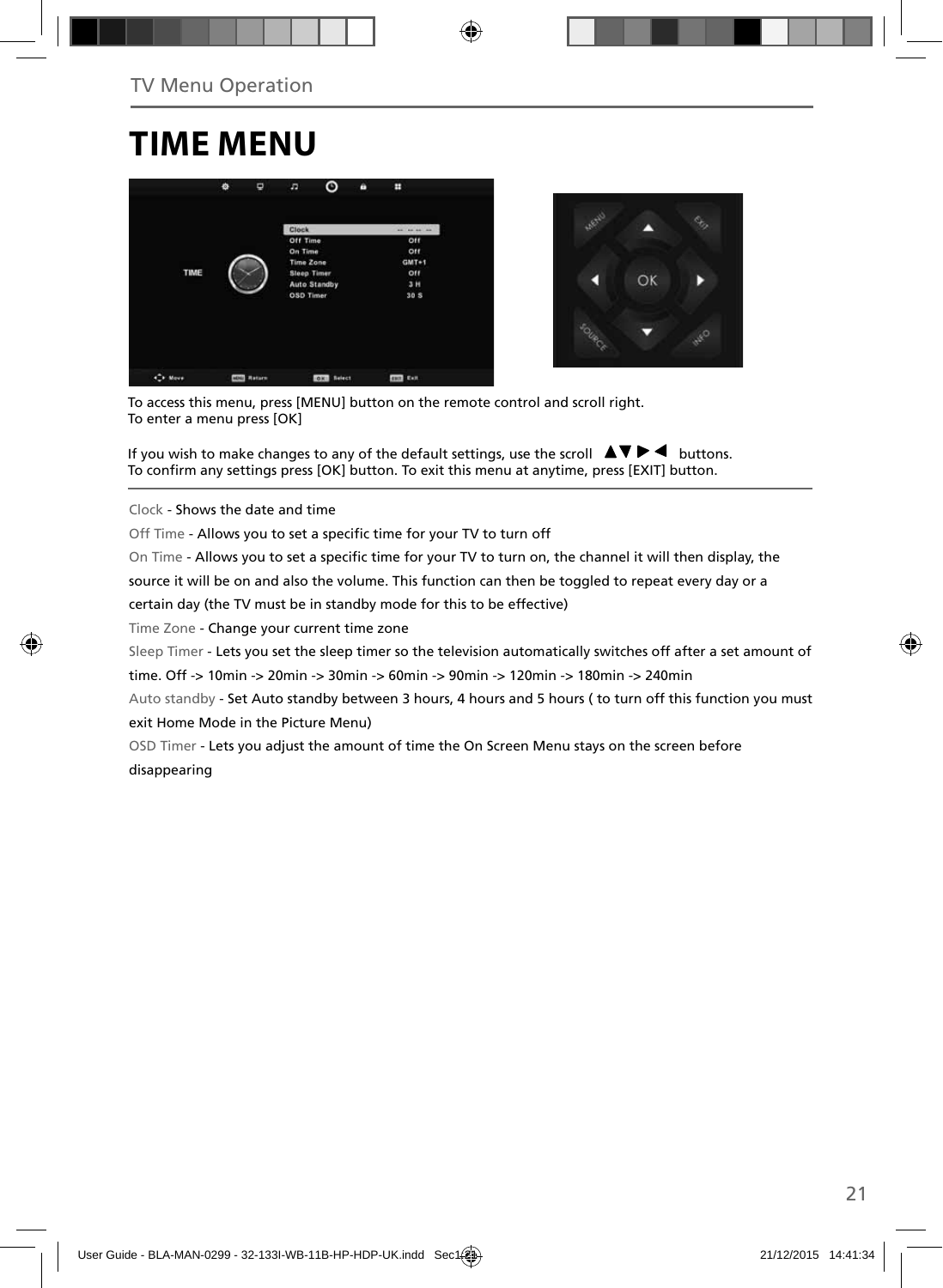## **SYSTEM/HOTEL LOCK MENU**





To access this menu, press [MENU] button on the remote control and scroll right. To enter a menu press [OK]

If you wish to make changes to any of the default settings, use the scroll  $\blacktriangle \blacktriangledown \blacktriangleright \blacktriangleleft$  buttons. To confirm any settings press [OK] button. To exit this menu at anytime, press [EXIT] button.

System/Hotel Lock - Allows you to lock or unlock the menu. You will be asked to enter a 4 digit password

Use the **◄** button to quit the password input or use the **►** button to clear. Default password is 0000.

TV Button Lock - Allows you to lock the buttons on the side of the TV set

Parental Guidance - Allows you to set the rating to block certain content based on age information

Default Source - Allows the user to set the default source. The default source is the source the TV starts on when first switched on

Default Channel - Allows the user to set a channel as the default channel on the Digital source. The

default channel is the channel the TV starts on when first switched on

Source Lock - Allows you to lock the source menu

Channel Lock - Allows you to lock certain channels manually

Max Volume - Allows you to adjust and set the maximum volume

Change Password - Allows you to change the password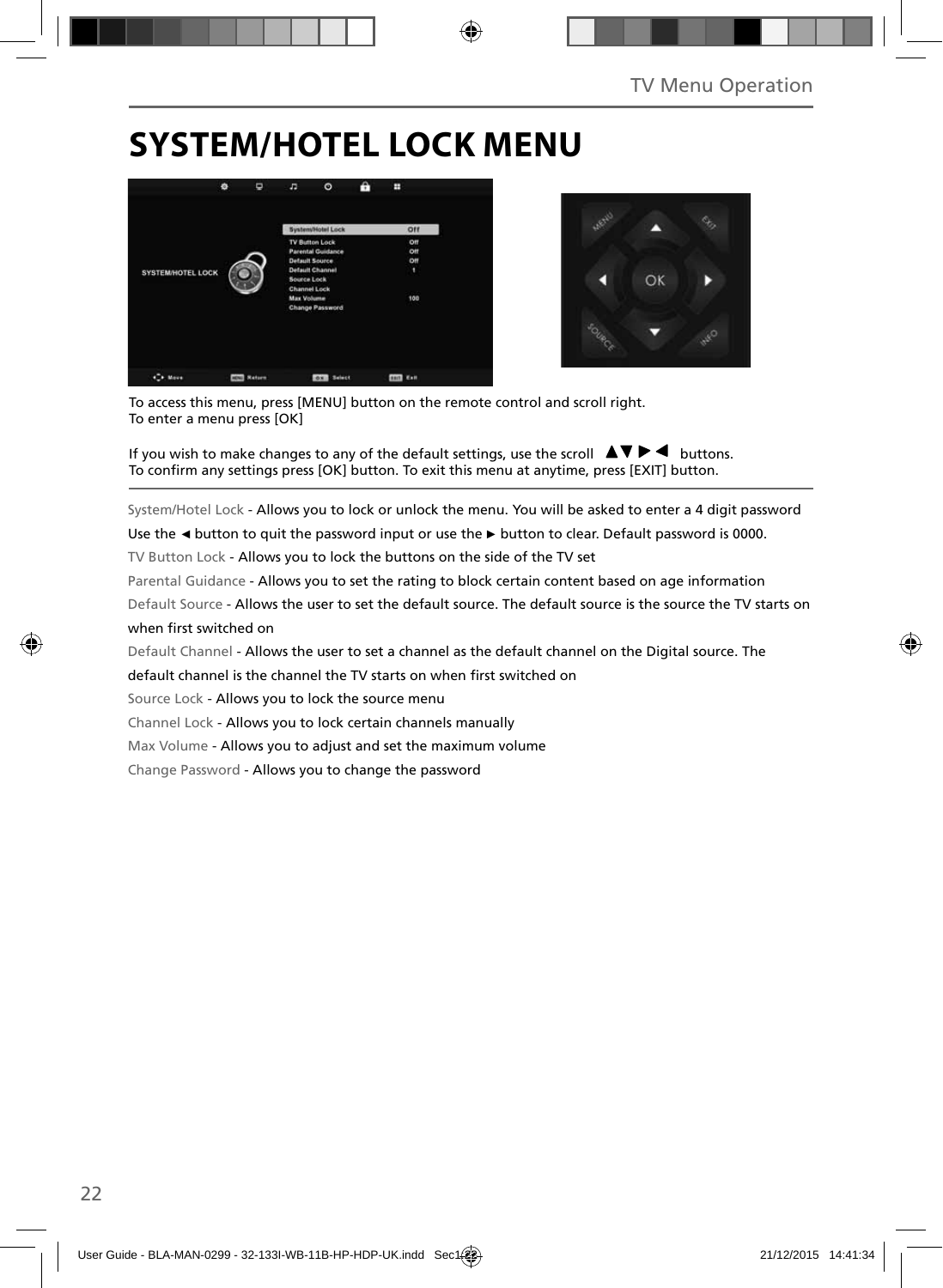## **SETUP MENU**





To access this menu, press [MENU] button on the remote control and scroll right. To enter a menu press [OK]

If you wish to make changes to any of the default settings, use the scroll  $\blacktriangle \blacktriangledown \blacktriangleright \blacktriangleleft$  buttons. To confirm any settings press [OK] button. To exit this menu at anytime, press [EXIT] button.

Language - Allows you to change the language of the menu

TT Language - Allows you to change the language of the Teletext menu

Audio Language - Shows the current audio language

Subtitle Language - Shows the current subtitle language

Hearing Impaired - This allows the user to turn on the Hearing Impaired function, this produces subtitles

on the screen which provide a description of what is happening during the selected program.

Blue Screen - Changes the background when there is no input between clear and a blue background (Only available on some sources)

First Time Installation - Allows you to access the First Time Installation menu and retune the TV set Reset TV - This resets the menus to factory settings and clears all the TV channels from the television. Software Update (USB) - From time to time we may release new firmware to improve the operation of the television (available to download). This menu lets you install the new software/firmware onto the television. Further details of how to do this will be issued with the firmware. Contact the helpline or refer to the 'product support' section of the website

HDMI CEC (Consumer Electronic Control) - Allows HDMI devices to control each other and allows the user to operate multiple devices with one remote control. (only available with compatible devices) LED Status - Allows the user to switch the LED Power indicator light ON or OFF, when the TV is being operated. (When this option is set to OFF the LED Power indicator light will flash when the remote control is used)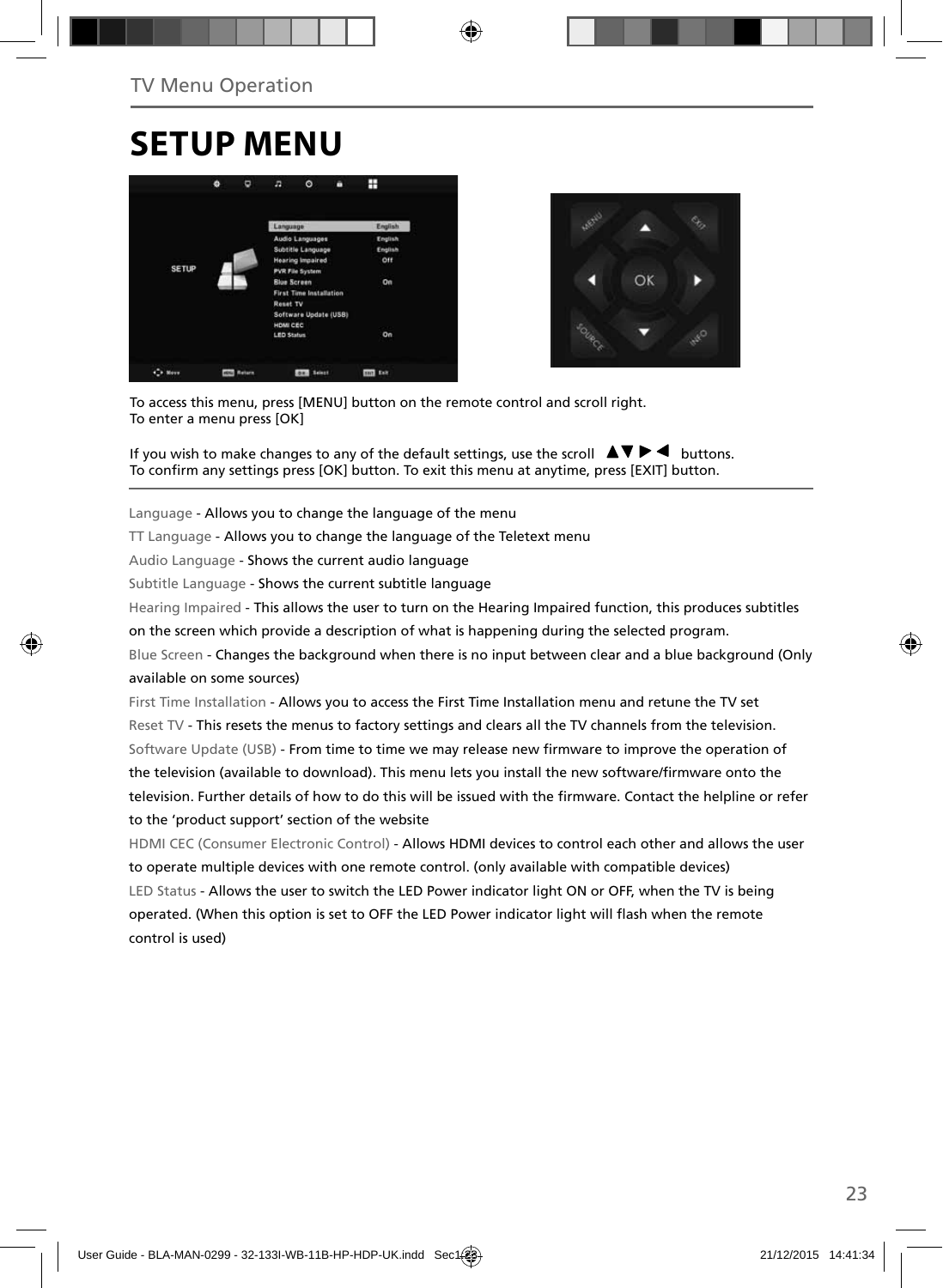## **DVD SETUP**

**(Applies to models with built in DVD player)**





To enter this menu please ensure the TV is in DVD source & press [DVD SETUP]

If you wish to make changes to any of the default settings, use the scroll  $\Delta \nabla \blacktriangleright$   $\blacktriangleleft$  buttons. To confirm any settings press [OK] button. To exit this menu at anytime, press [DVD SETUP] button.

**TV Display** - Choose from the following options

| 4:3 Pan scan   | PS Traditional picture format, often used on old film        |
|----------------|--------------------------------------------------------------|
| 4:3 Letter box | LB Traditional picture which has been adapted for widescreen |
| Wide           | 16:9 Widescreen picture format                               |

**Speaker Setup** - Choose from the following options

| LT/RT  | Converts from multi-channel sound to mono   |
|--------|---------------------------------------------|
| Stereo | Converts from multi-channel sound to stereo |

**Dual Mono** - Choose from the following options

| Stereo   | Outputs 2 channels of sound both left and right                  |  |  |
|----------|------------------------------------------------------------------|--|--|
| Mono L   | Outputs left side sound                                          |  |  |
| Mono R   | Outputs right side sound                                         |  |  |
| Mix Mono | Outputs a single channel of sound but mix between right and left |  |  |

**Dynamic Range** - This is the difference between the quietest and loudest sounds. This setting works only with DVD discs recorded in Dolby digital.

| Full | Set this to listen with the range recorded on the disc                              |
|------|-------------------------------------------------------------------------------------|
| 3/4  | Set this to listen with a range equivalent to a normal television                   |
| 1/2  | Set this to listen with a smaller difference between the maximum and minimum volume |
| 1/4  | Set this to listen with a smaller difference between the maximum and minimum volume |
| Off  | Set dynamic range to off                                                            |

**TV Type** - Choose from the following options

| PAL         | For discs from UK/Europe, Asia, Australia etc |
|-------------|-----------------------------------------------|
| Multi       | For both NTSC and PAL                         |
| <b>NTSC</b> | For discs from North America, Japan etc       |

**Default** - Choose from the following options

| Reset | Resets all options in the 'DVD setup' menu back to the default settings |
|-------|-------------------------------------------------------------------------|
|-------|-------------------------------------------------------------------------|

Tip: This TV/DVD player is pre-set to play Region 2 DVDs. In the event you wish to use the TV/DVD in another country that uses different region discs, please visit www.umc-uk.co.uk. Select 'Product Support', 'Changing Region'.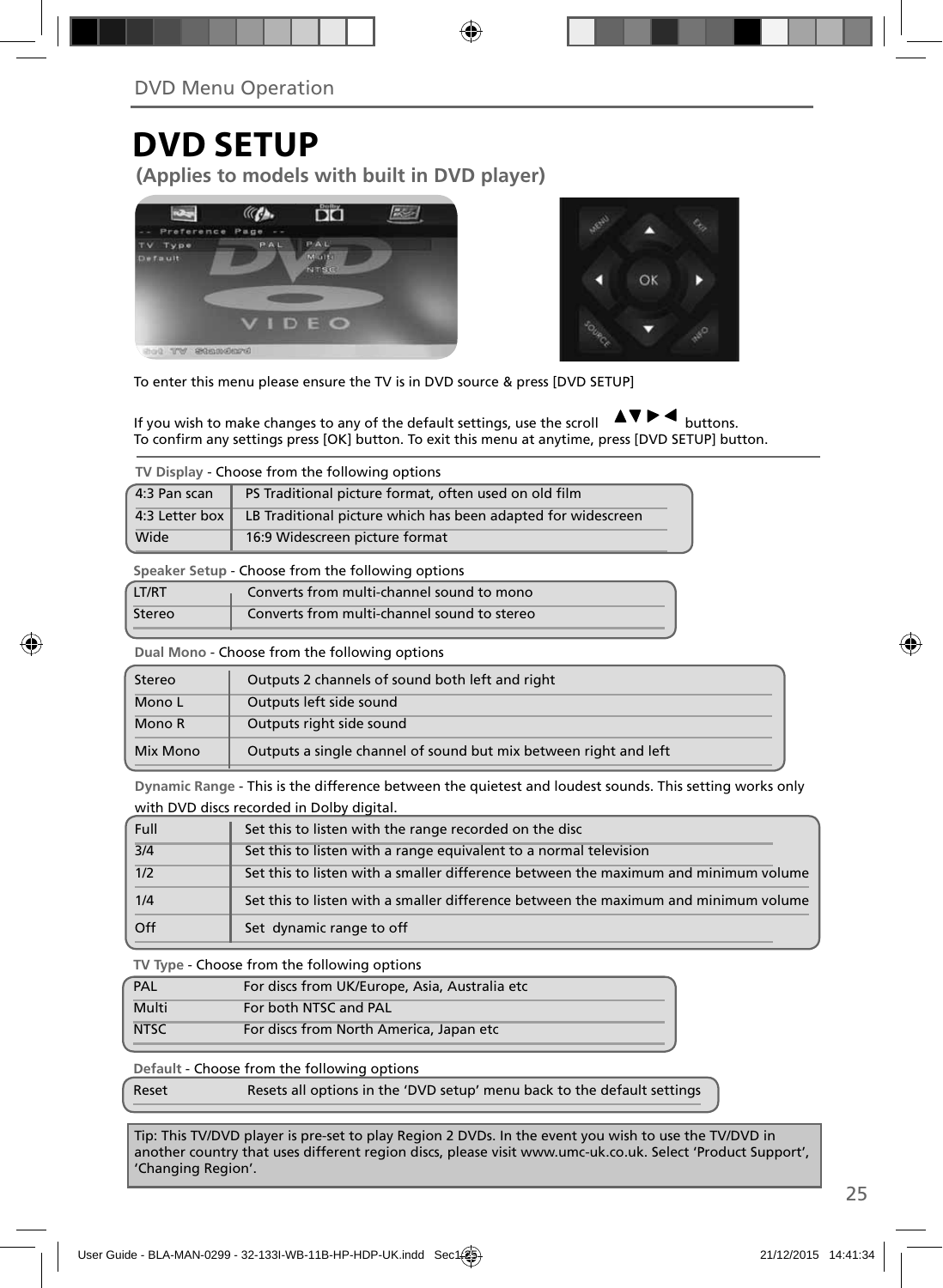# **7 DAY TV GUIDE**

TV Guide is available in Freeview TV mode. It provides information about forthcoming programmes (where supported by the Freeview channel). You can view the start and end time of all programmes and on all channels for the next 7 days and set reminders.

1) Press [TV GUIDE]. The following 7 Day TV Guide will appear..

|                     |                                                                                                                                                                                                                                                                                                                         | 7 Day TV GUIDE               |                                 |  |
|---------------------|-------------------------------------------------------------------------------------------------------------------------------------------------------------------------------------------------------------------------------------------------------------------------------------------------------------------------|------------------------------|---------------------------------|--|
| Season <sub>2</sub> | 10 Years Younger: The Challenge<br>Support worker Janice Cassidy's lifestyle of long working hours and a penchant for tanning<br>has taken its toll, while the stress of bringing up two daughters and heavy smoking has<br>affected interior designer Shere Morady. Surgeon Jan Stanek and the team set out to provide |                              |                                 |  |
|                     |                                                                                                                                                                                                                                                                                                                         |                              | 04 Aug 2010 10:42               |  |
| BBC <sub>1</sub>    | 05:00-06:00                                                                                                                                                                                                                                                                                                             |                              | 10 Years Younger: The Challenge |  |
| BBC <sub>2</sub>    | 06:00-06:30                                                                                                                                                                                                                                                                                                             | The Simpsons                 |                                 |  |
| ITV <sub>1</sub>    | 06:30-07:00                                                                                                                                                                                                                                                                                                             | Hollyoaks                    |                                 |  |
| Channel 4           | 07:00-08:00                                                                                                                                                                                                                                                                                                             | Channel 4 News               |                                 |  |
| five                | 08:00-09:00                                                                                                                                                                                                                                                                                                             | How to Look Good Naked       |                                 |  |
| BBC <sub>3</sub>    | 09:00-10:00                                                                                                                                                                                                                                                                                                             | Newlyweds: The One Year Itch |                                 |  |
| BBC4                | 10:00-11:15                                                                                                                                                                                                                                                                                                             | <b>Big Brother</b>           |                                 |  |
| ITV <sub>2</sub>    | 11:15-11:45                                                                                                                                                                                                                                                                                                             | The Big Bang Theory          |                                 |  |
|                     | Remind<br>Move View                                                                                                                                                                                                                                                                                                     | Prev Day<br>Display          | Next Day<br><b>EXIT</b><br>Exit |  |

2) Navigate through the menu using  $\blacktriangle \blacktriangledown \blacktriangleright \blacktriangleleft$ 

You can now:

Set a reminder by pressing GREEN View a previous day by pressing YELLOW View the next day by pressing BLUE

3) Press [EXIT] to exit the 7 day TV Guide.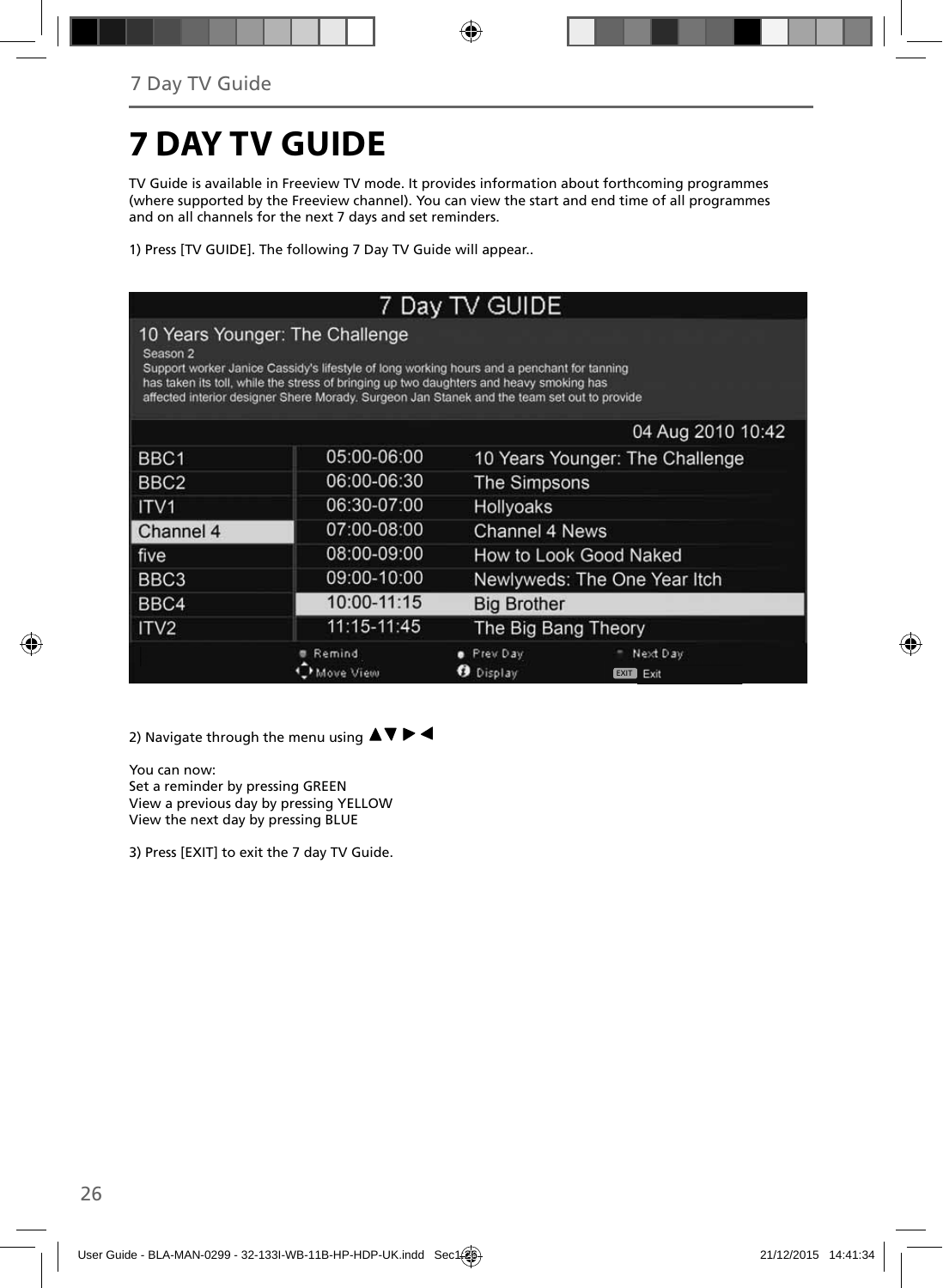## **USB RECORD - DIGITAL/FREEVIEW MODE**

USB RECORD – DIGITAL/FREEVIEW MODE

Built into this television is a USB record facility. This function is available in Digital/Freeview mode when used in conjunction with a compatible USB memory stick or USB hard drive. The benefits of this are as follows:

- Pause live TV and then playback, fast forward and rewind (up to live TV)
- One button record, if you decide you want to record the current programme
- Easy programmable recording from the 7 day TV Guide
- Record TV and watch/listen back on your computer/laptop

Due to the nature of the product, it is necessary to use a high speed USB memory stick (as the TV reads from and writes to the memory stick at the same time, some memory sticks may not be suitable)

You can purchase high speed memory sticks from some computer stores, alternatively, we have a selection of tested and compatible memory sticks available to purchase directly from the helpline/web site.

Minimum Specification - USB Memory Stick

| <b>Read Speed</b>  | 20 MB/s (Mega Byte Per Second) |  |
|--------------------|--------------------------------|--|
| <b>Write Speed</b> | 6 MB/s (Mega Byte Per Second)  |  |

**If you wish to use a USB portable hard drive larger than 32GB, please refer to the FAQ section at the rear of this user guide.**

### Pause Live TV (Time Shift)

Pausing Live TV is very simple.



 $\left(\blacksquare\right)$  - Press the play/pause button and the television will pause and the live content will be recorded. To resume watching press play/pause again.

 $\bigcirc$  - Press fast forward to go forward in a recording (i.e. to skip adverts)

 $\bigcirc$  - Press fast rewind to go back in a recording (i.e. if you fast forwarded too far)

Tip: When you switch the TV to standby or change channel the Time Shift memory is wiped. To restart time shift you must press play/pause button.

#### One Button Record

At any point in time you may decide to record the current channel that you are watching. To do this you need to press the red button highlighted below.



Tip: This television contains one TV tuner, therefore it can only record the channel you are watching or record one channel while the television is in standby mode.

Note: USB record function is only avilable in Digital/Freeview TV mode. Due to copyright laws and illegal copying/recording it is not possible to record to/from any other input/output source.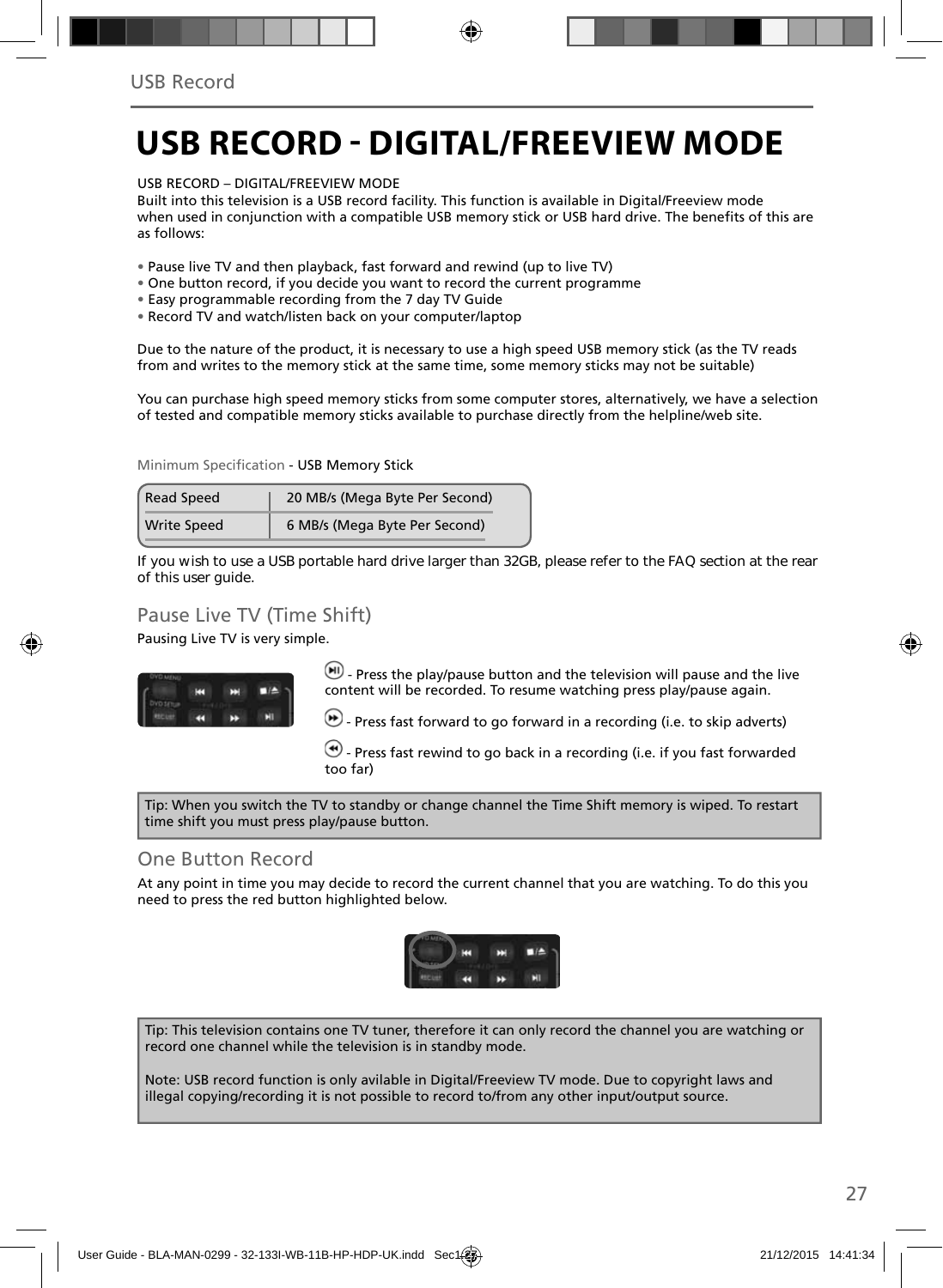## **USB MODE/MEDIA PLAYER**

USB mode offers playback of various different types of content that you have saved on your USB Memory Stick.

On switching to USB source the below menu screen will appear. The content will be divided into Photo, Music, Movie and Text based on file type.



1) You can navigate through the menus using the scroll  $\blacktriangle \blacktriangledown \blacktriangleright \blacktriangleleft$  buttons. To confirm the item you wish to play/view press [OK] button.



2) Select the drive you require. (If your drive only has 1 partition you will only see 1 item).



3) You can now access the item. Press OK to view. 4) Whilst viewing your media, you can control



the item by using the remote control buttons (below) or by pressing (INFO) to access the on-screen playback menu, you can now make your selection by using the  $\blacktriangle \blacktriangledown \blacktriangleright \blacktriangleleft$  and (OK) buttons on the remote control.



Tip: If you experience a playback issue, please ensure the files being used are the correct format (example - the picture plays but no sound) See technical specification page for compatible file types

Note: USB extension cables are not recommended as they can cause a reduction in picture/audio quality and stoppages during play back of USB content.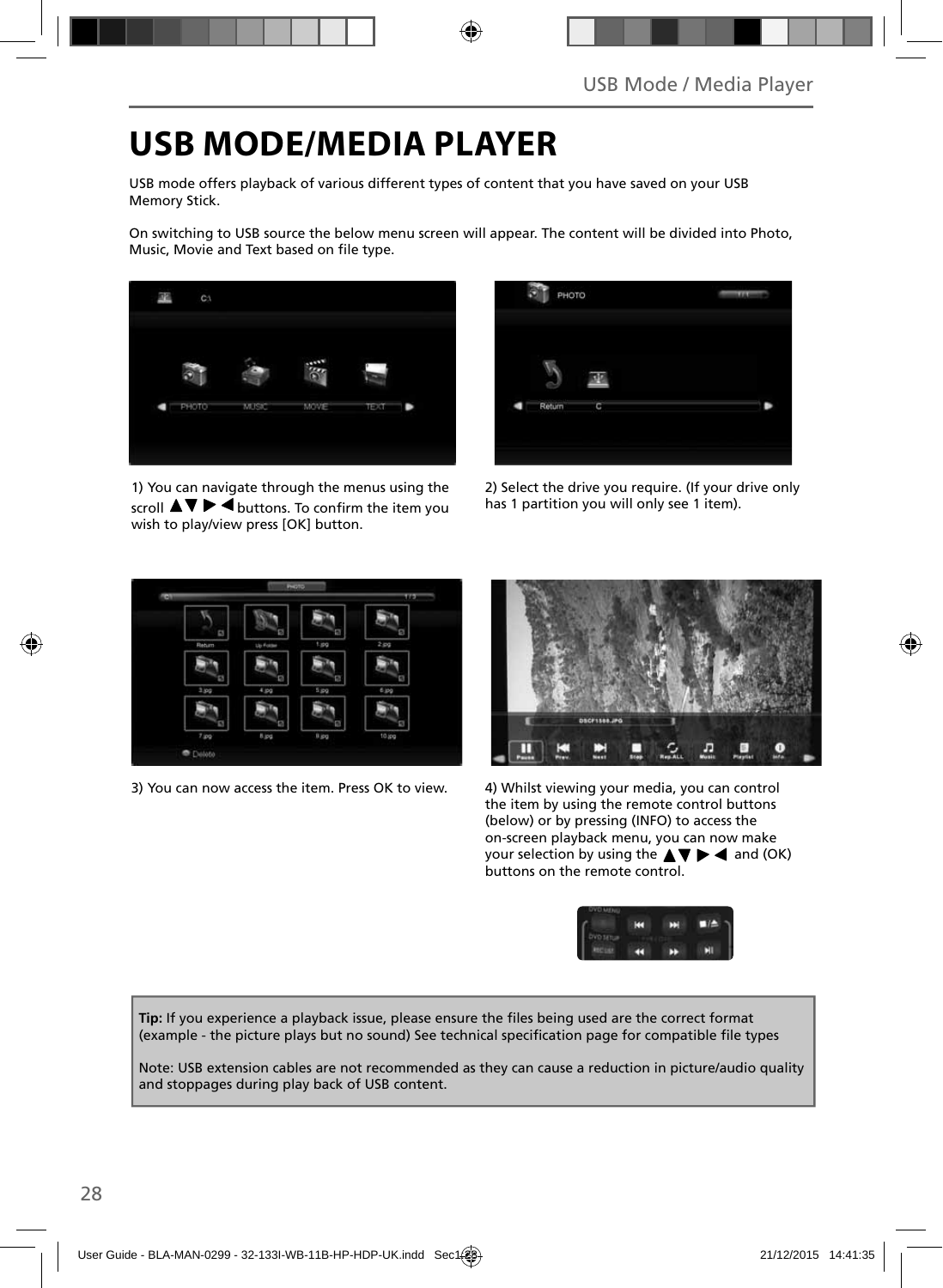## **USING YOUR TV WITH A SKY DIGITAL SET TOP BOX**

#### **Option 1) Connecting your TV to your Sky box (when both the TV and Sky Box are located in the same room)**

Depending on your Sky Box & TV model, connect either by SCART or HDMI cables (available separately).

If connecting by SCART, select the 'Input source' on the TV as SCART. If your TV does not have SCART, please refer to 'Connections' pages in this user guide for alternative ways to connect.

If connecting by HDMI, select the 'Input source' on the TV as HDMI (if the TV has more than 1 HDMI port, ensure you select the input source to match the HDMI numbered port on the rear of the TV).

If you wish to use your Sky remote to operate the TV's functions, you will need a Sky remote control (Revision 9 or later) and you will need to program a 4 digit code into it. See bottom of this page.

#### **Option 2) Connecting your TV to your Sky box (when your Sky box is located in a different room to the TV)**

Please note, if you are adding a 'Magic Eye/TV Link' to your system so that you can use your Sky remote control to change the Sky channel in the room where the 2nd TV is located, please refer to the instructions included with the TV link/magic eye in order to ensure the RF or RF2 output on your Sky box is powered on. (The red LED light on the TV link/magic eye will light up if the RF / RF2 output is correctly set up) If you do not have the instructions



that came with the TV link/magic eye, instructions on how to do it can be found on our web site.

1) To tune the TV to the Sky box, on the 2nd TV, select the 'Analogue' input source.

2) Select the channel that you wish to store the Sky box/channel on. (If you do not use channels 1-5 because you no longer have analogue terrestrial channels after digital switchover, you may choose to select channel 1 to store the Sky box/channel, if you still have and use analogue channels 1-5, you may for example decide that channel 6 is the best option for you).

3) Press the corresponding number on the remote control to select the desired analogue channel chosen as per point 2 above.

4) On the TV remote control, press Menu. Now navigate through the menus to select Manual Tuning or Analogue Manual tuning (refer to the Tuning/Channel menu section of this user guide if necessary)

5) Manually tune in the channel (usually, the Sky box is at a frequency between 800Mhz and 850Mhz) once the Sky box/channel is found, press 'OK' to store it.

If you wish to use your Sky remote to operate the TV's functions, you will need a Sky remote control (Revision 9 or later) and you will need to programme a 4 digit code into it. See below.

#### **Using a Sky remote or a universal remote to operate your TV**

**Sky remote control** - If you wish to use your Sky remote to operate the basic functions of your TV, you need to program a 4 digit code into it. Please note - you will need a Sky Revision 9 remote control (or later). **The code required for this television is 2134.** If you wish to upgrade/replace your existing Sky remote control to the latest version, you can do so on our website.

**Universal remote control** - If you wish to use a Universal remote control to operate your TV, please refer to the website for a full list of codes. (Please note we only have codes for One for All branded remote controls, if you have an alternative brand of Universal remote, please refer to the manufacturer for the code.)

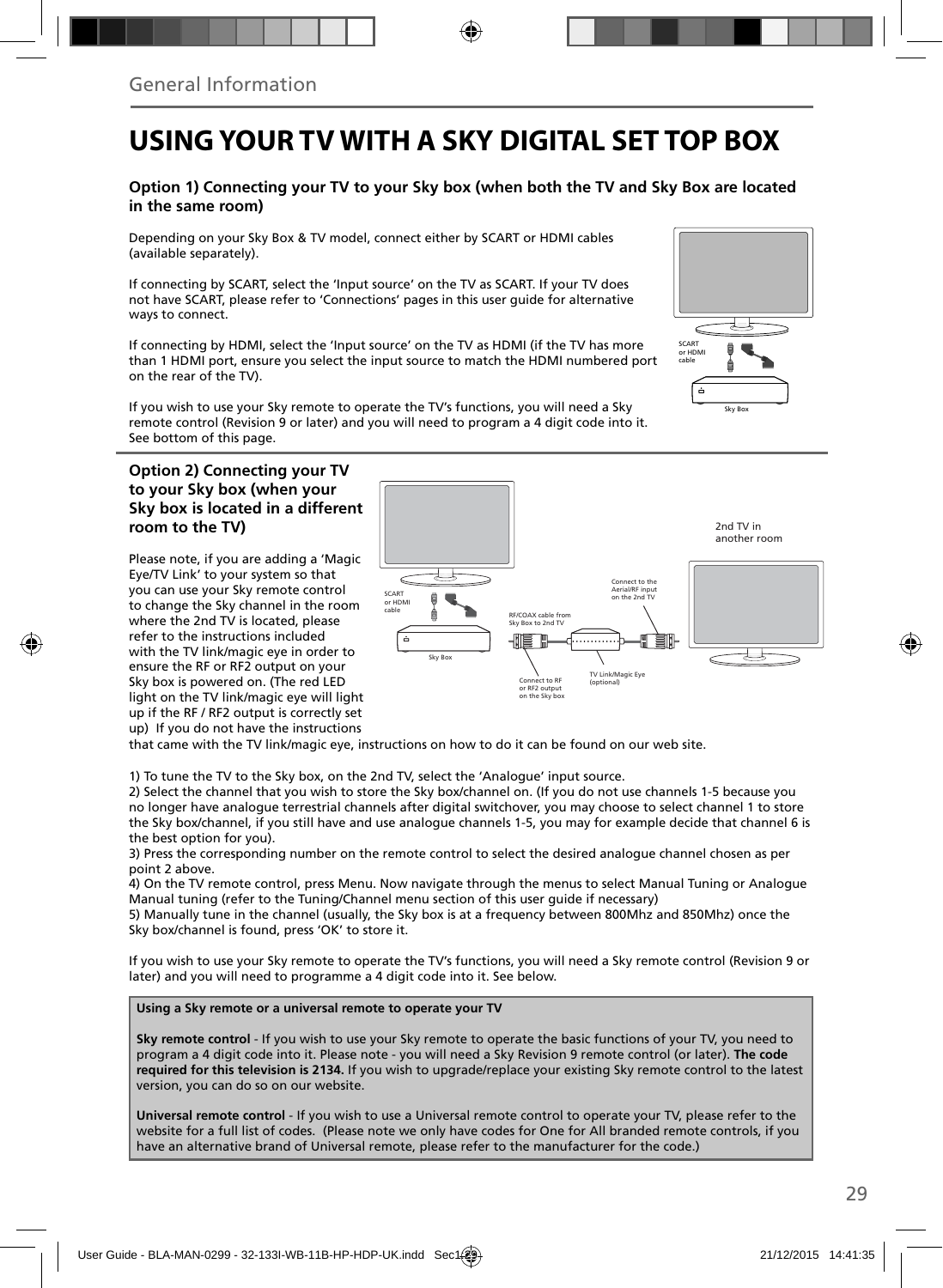## **FREQUENTLY ASKED QUESTIONS**

| General              | I would like to have louder<br>sound by connecting additional<br>speakers.                                                            | 1) Use the 3.5mm headphone output and a 3.5mm to phono cable (available separately) to<br>connect to an amplifier/surround sound system. Please note this will deactivate the TV's built<br>in speakers.<br>2) Connect a COAX cable from the TV's COAX output to your amplifier/surround systems<br>COAX input.                                                                                                                                                                                                                                                                                                                     |  |
|----------------------|---------------------------------------------------------------------------------------------------------------------------------------|-------------------------------------------------------------------------------------------------------------------------------------------------------------------------------------------------------------------------------------------------------------------------------------------------------------------------------------------------------------------------------------------------------------------------------------------------------------------------------------------------------------------------------------------------------------------------------------------------------------------------------------|--|
| General              | Why are some options in the<br>menu unavailable and greyed<br>out.                                                                    | Some options are only available in certain sources, i.e. HDMI. They are<br>unavailable in the other sources where they have no affect.                                                                                                                                                                                                                                                                                                                                                                                                                                                                                              |  |
| General              | Can I stop my TV automatically<br>turning off after 4hrs?                                                                             | Yes, in the 'Time' menu settings, scroll down to Auto standby and select OFF.                                                                                                                                                                                                                                                                                                                                                                                                                                                                                                                                                       |  |
| TV                   | I have tuned in Digital TV but I<br>am not receiving any or all of the<br>channels and/or the channels I<br>receive are breaking up.  | 1) Check you are in an area that can receive Freeview/Saorview, visit www.freeview.co.uk or<br>www.saorview.ie<br>2) Check you are using an aerial that is able to receive a good digital signal. In most cases,<br>you will need an outdoor digital hi-gain/wideband aerial. In areas that have excellent<br>digital coverage, you may be able to use a loft type aerial but it is highly likely that you will<br>also need to connect a booster between the back of the TV and the TV aerial wall socket.<br>Unfortunately, to receive a good enough digital signal, it is not possible to use a portable/<br>indoor type aerial. |  |
| TV                   | I have re-tuned my television<br>but when I switch it off it is not<br>storing the channels.                                          | If the TV does not save the channels when you power it off, it's likely the channel database<br>has become corrupt.<br>1) Turn off the TV.<br>2) Remove the RF/Aerial cable from the rear of the TV and then turn the TV back on again.<br>3) Using the remote control, press Menu followed by 8-8-8-8 to enter the initial setup/first<br>time installation menu.<br>4) Press OK (let the TV run the full tuning process).<br>5) Once completed, turn off the TV, reconnect the RF/Aerial cable then turn the TV back<br>on again.<br>6) Repeat steps 3 & 4.                                                                       |  |
| VCR/DVD<br>Recorder  | I have connected the TV to my<br>VCR or DVD Recorder via SCART<br>but it is not recording.                                            | In addition to connecting via SCART, you should connect the aerial cable from the wall<br>socket to your VCR/DVD Recorder and another aerial cable from the VCR/DVD Recorder to<br>the TV.                                                                                                                                                                                                                                                                                                                                                                                                                                          |  |
| <b>Game Consoles</b> | I have connected my<br>Playstation/Xbox to the TV via<br>HDMI, but I am not receiving<br>any pictures or sound on my<br>Television.   | 1) Ensure the TVs' source is set to HDMI.<br>2) Check your settings on your Playstation/Xbox are as per the Playstation/Xbox<br>instruction manual.                                                                                                                                                                                                                                                                                                                                                                                                                                                                                 |  |
| <b>Game Consoles</b> | I have connected my<br>Playstation/Xbox to the TV via<br>Component cables (red, green<br>& blue) but I am not receiving<br>any sound. | Component cables only provide HD pictures. For the sound you will need to connect the red<br>& white audio cables on the Playstation/Xbox to the red & white phono inputs (or mini AV<br>input where fitted) on the rear of the TV. Please refer to the 'Connections' pages.                                                                                                                                                                                                                                                                                                                                                        |  |
| System Lock          | I have changed the password<br>on the television and now<br>forgotten it.                                                             | There is a master password of 4711, to gain access to the TV menu and reset the<br>normal password.                                                                                                                                                                                                                                                                                                                                                                                                                                                                                                                                 |  |
| <b>USB Mode</b>      | I have inserted a USB Memory<br>Key, but the TV does not<br>recognise it.                                                             | Ensure the USB Memory Key is formatted to type FAT32.                                                                                                                                                                                                                                                                                                                                                                                                                                                                                                                                                                               |  |
| USB Mode             | Using a USB portable hard drive<br>/ larger than 32GB.                                                                                | If you wish to use a portable hard drive larger than 32GB, please note that it must be<br>formatted to the FAT32 file system in order to operate on this TV. Windows XP/Vista<br>computers are only capable of formatting up to 32GB, therefore, you will need a software<br>programme/utility to format larger hard drives.<br>Please refer to the website, www.umc-uk.co.uk, for more information.                                                                                                                                                                                                                                |  |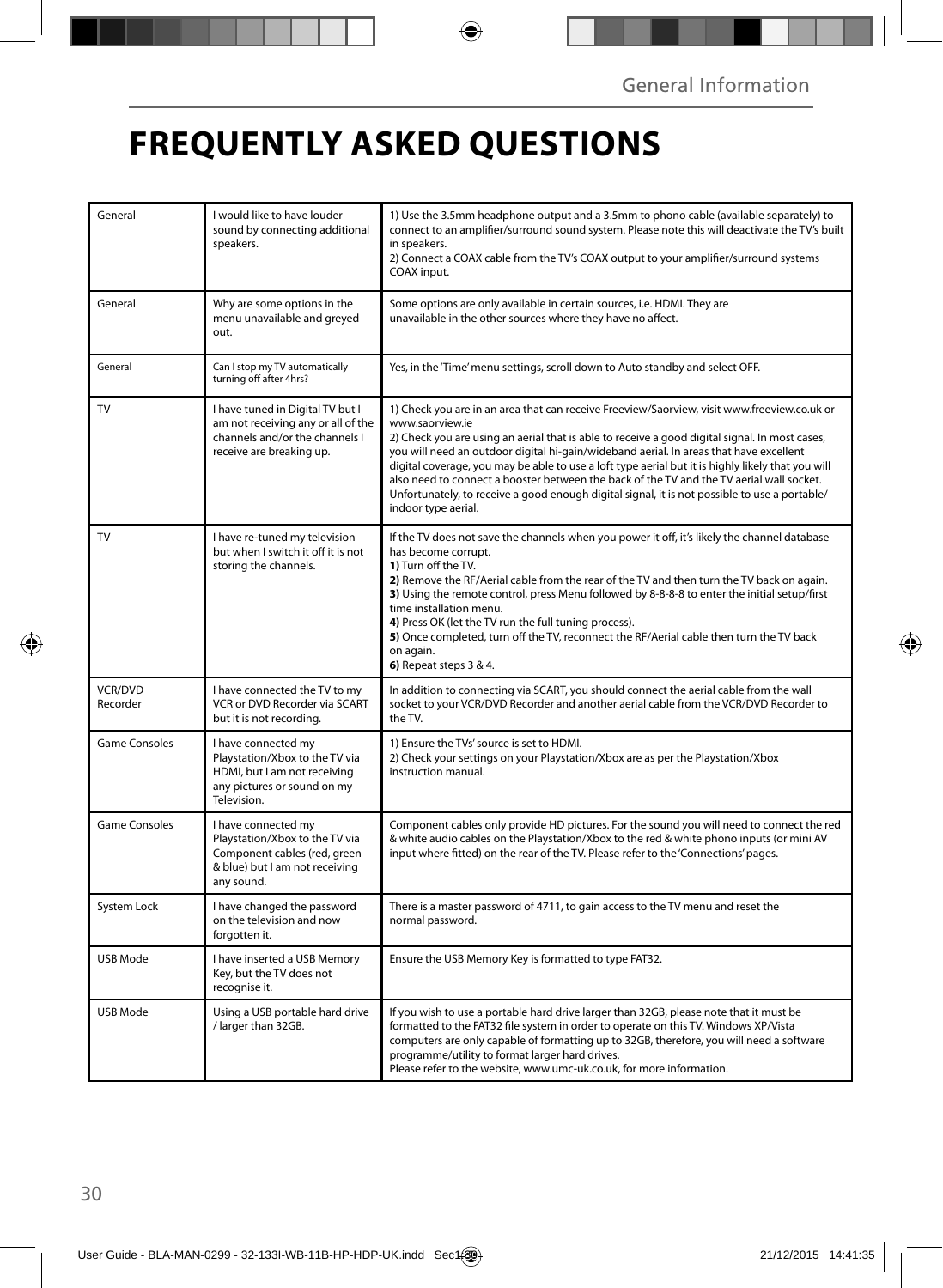## **FREQUENTLY ASKED QUESTIONS**

| DVD (For TV models<br>with DVD only) | I have inserted a disc but it is<br>not playing.                                        | 1) Ensure you have inserted the disc facing the correct way.<br>2) Ensure the disc is clean and is not scratched.<br>3) Some copied discs will not play.<br>4) Check the DVD is a region 2 disc - to change the region of the DVD player, refer to<br>www.umc-uk.co.uk, select 'Changing DVD Region' in the 'Product Support' section                                                            |  |
|--------------------------------------|-----------------------------------------------------------------------------------------|--------------------------------------------------------------------------------------------------------------------------------------------------------------------------------------------------------------------------------------------------------------------------------------------------------------------------------------------------------------------------------------------------|--|
| DVD (For TV models<br>with DVD only) | I have pressed the eject button<br>but the disc is not coming out.                      | To eject the disc hold the stop/eject button for 4 seconds.                                                                                                                                                                                                                                                                                                                                      |  |
| <b>USB Record</b>                    | I cannot change the channel,<br>access the menu or use the red<br>button.               | During time shift you cannot change the channel, access the menu or use the red button.                                                                                                                                                                                                                                                                                                          |  |
| <b>USB Record</b>                    | When using the USB to record<br>the picture 'breaks up' or<br>experience loss of sound. | Check the USB memory stick meets the minimum read speed requirements. Standard<br>definition channels require a read speed of 20 MB/s (Mega Byte per second) and a<br>write Speed of 6 MB/s (Mega Byte per second) HD channels require the read speed of 80<br>MB/s (Mega Byte per second) and a write speed of 40 MB/s (Mega Byte per second). USB 3.0<br>sticks should be used where possible. |  |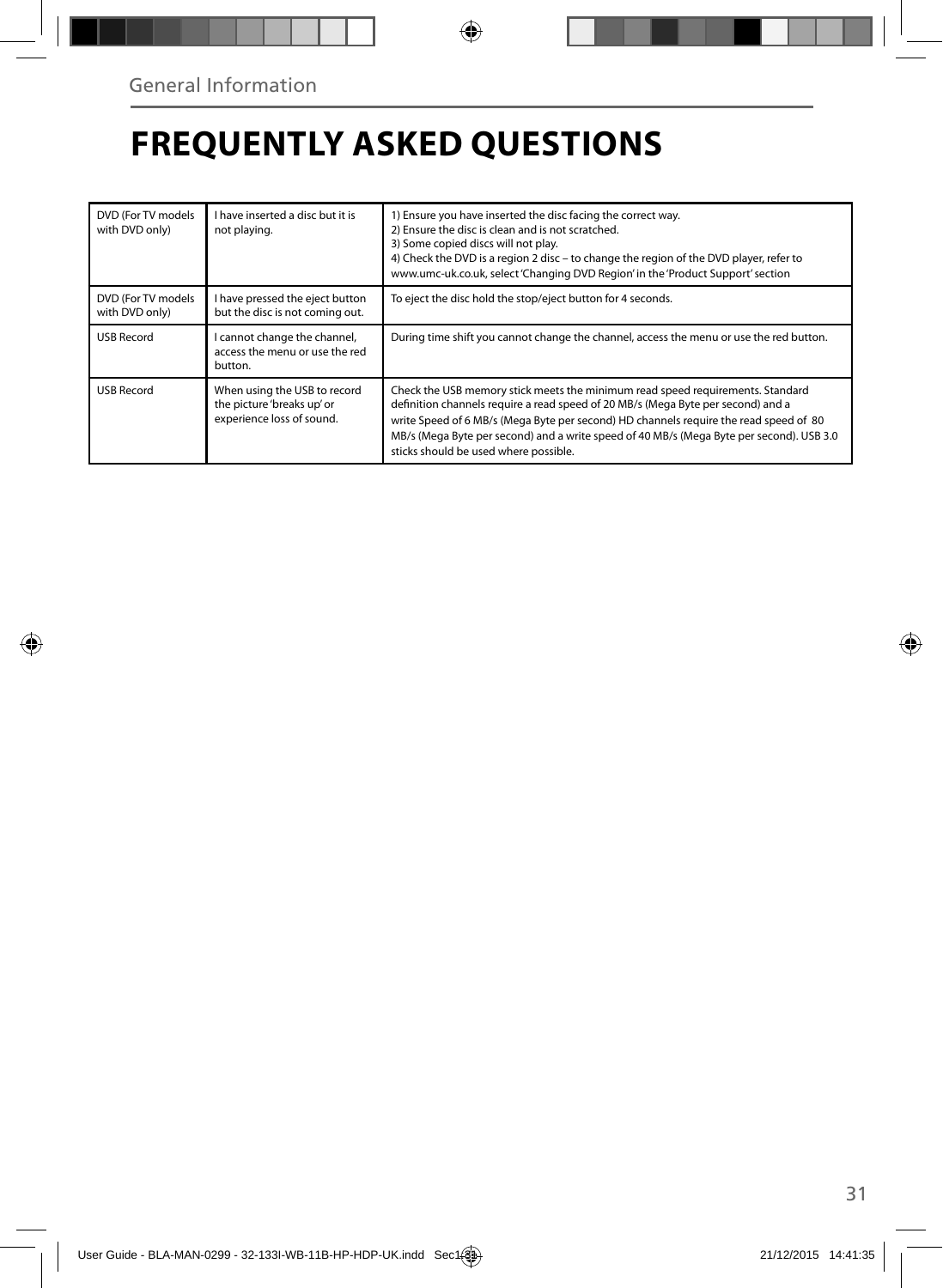## **TECHNICAL SPECIFICATION**

| <b>Trademark</b>                                                                                                                                                                                                 | <b>Blaupunkt</b>   |                    |  |
|------------------------------------------------------------------------------------------------------------------------------------------------------------------------------------------------------------------|--------------------|--------------------|--|
| <b>Model ID</b>                                                                                                                                                                                                  | 32/133I-WB-11B-HP  | 32/133I-WB-11B-HDP |  |
| Energy efficiency class                                                                                                                                                                                          | $A+$               |                    |  |
| Visible screen size (diagonal)<br>81 cm / 32 inches                                                                                                                                                              |                    |                    |  |
| On mode power consumption                                                                                                                                                                                        | 31.0W              |                    |  |
| Annual energy consumption *1<br>45.0 kWh                                                                                                                                                                         |                    |                    |  |
| Standby power consumption *2                                                                                                                                                                                     | < 0.50 W           |                    |  |
| Off mode power consumption<br>0 <sub>W</sub>                                                                                                                                                                     |                    |                    |  |
| Screen resolution                                                                                                                                                                                                | 1366 (H) x 768 (V) |                    |  |
| *1: Energy consumption XYZ kWh per year, based on the power consumption of the television<br>operating 4 hours per day for 365 days. The actual energy consumption will depend on how the<br>television is used. |                    |                    |  |

\*2: When the TV is turned off with the remote control/standby button and no function is active.

### **Additional Technical Information**

| <b>RF</b>                       | 75 ohm Antenna / Analog / DVB                                                                                                                                                              |  |  |
|---------------------------------|--------------------------------------------------------------------------------------------------------------------------------------------------------------------------------------------|--|--|
| Inputs                          | 3 x HDMI, 1 x USB, 1 x Mini Composite Video/CVBS and<br>shared audio for Composite Video & Component/YPbPr,<br>1 x Mini Component/YPbPr,<br>1 x VGA/PC, 1 x 3.5mm jack for PC audio input, |  |  |
| <b>Sound Outputs</b>            | 1 x Coax Audio output, 1 x 3.5mm Headphone                                                                                                                                                 |  |  |
| Speaker / Amplifier Watts (RMS) | $2 \times 10 / 2 \times 8$                                                                                                                                                                 |  |  |
| Voltage and power consumption   | 110-240V 50Hz<br>110-240V 50Hz<br>31/45/70W (ecomode/<br>31/45/80W (ecomode/<br>standard/max)<br>standard/max)                                                                             |  |  |
| Dimensions including stand (mm) | 739 W x 494 H x 179 D                                                                                                                                                                      |  |  |
| Net weight (Kgs)                | 4.9<br>5.2                                                                                                                                                                                 |  |  |
| <b>Wall Mounting</b>            | VESA 200 x 100 (mm)                                                                                                                                                                        |  |  |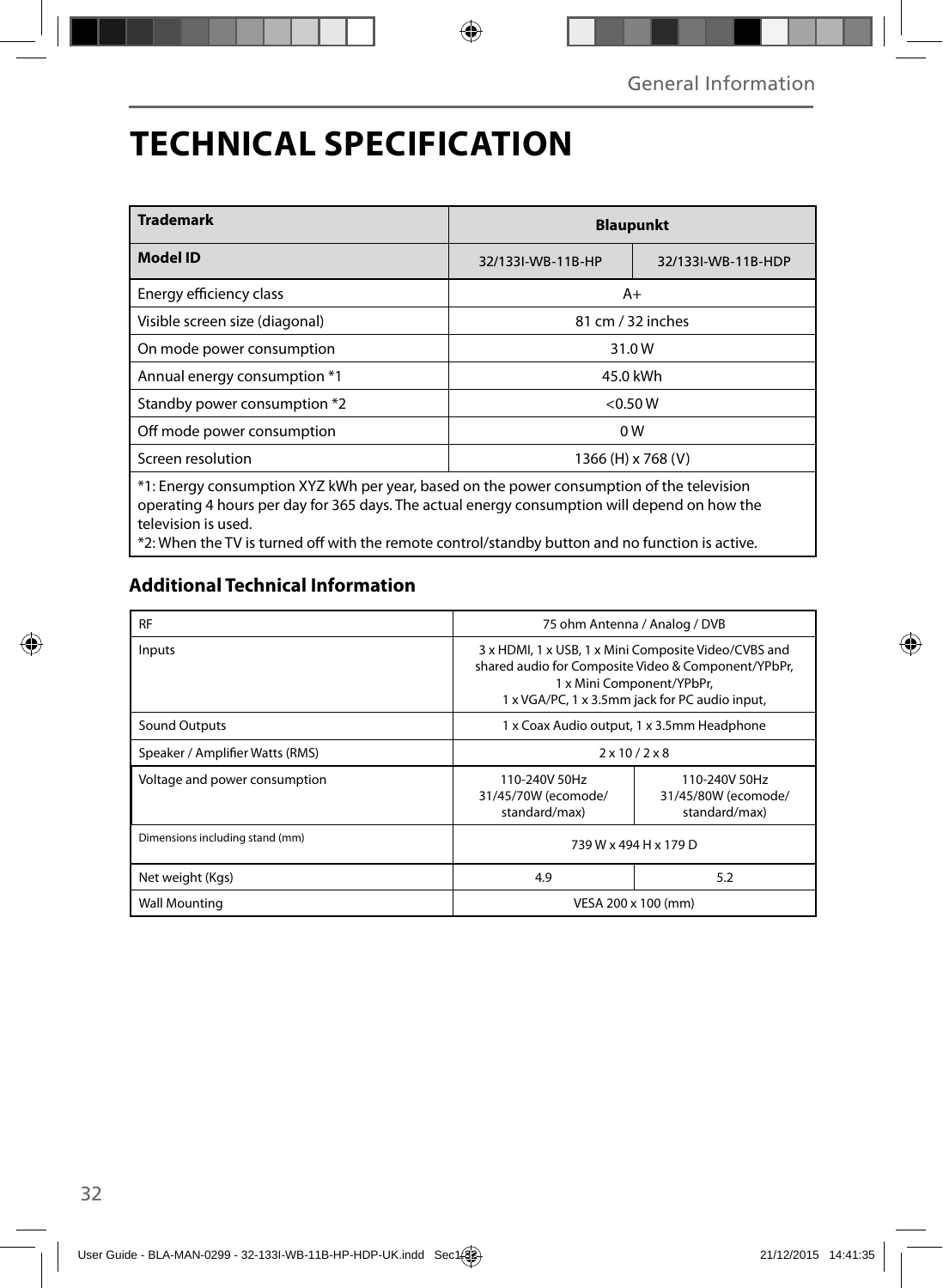## **TECHNICAL SPECIFICATION**

### **Compatible files in USB Mode**

| <b>Media</b> | File Ext.     | Codec                                   |                  | Remark                                                                   |
|--------------|---------------|-----------------------------------------|------------------|--------------------------------------------------------------------------|
|              |               | Video                                   | Audio            |                                                                          |
|              | .mpg          | MPEG-1, MPEG-2                          |                  | Max Resolution: 1920x1080<br>Max Data rate: 40 Mbps                      |
|              | .avi          | Xvid, MJPEG,<br>MPEG-4 SP/ASP,<br>H.264 |                  |                                                                          |
|              | .ts           | MPEG-2, H.264                           |                  |                                                                          |
| Movie        | .mov/<br>.mkv | MPEG-4 SP/ASP,<br>H.264                 | MP3, WMA,<br>AAC | Max Resolution: 1920x1080<br>Max Data rate: 20 Mbps                      |
|              | .dat          | MPEG-1                                  |                  |                                                                          |
|              | . $mp4$       | MPEG-4 SP/ASP,<br>H.264                 |                  |                                                                          |
|              |               | MPEG-1, MPEG-2                          |                  | Max Resolution: 720x576                                                  |
|              | .vob          | MPEG-2                                  |                  | Max Data rate: 40 Mbps                                                   |
|              | mp3.          |                                         | MP3              | Sample Rate 8K-48KHz<br>Bit rate: 32K - 320Kbps                          |
| Music        | .wma          |                                         | <b>WMA</b>       | Channel: Mono/Stereo                                                     |
|              | .m4a/<br>.aac |                                         | <b>AAC</b>       | Sample Rate 16K-48KHz<br>Bit rate: 32K ~ 442Kbps<br>Channel: Mono/Stereo |
|              | .jpg/         | Progressive JPEG                        |                  | Max Resolution: 1024x768                                                 |
|              | .jpeg         | <b>Baseline JPEG</b>                    |                  | Max Resolution: 8192x8192                                                |
| Photo        | .bmp          | <b>BMP</b>                              |                  | Max Resolution: 6500x6500<br>Pixel Depth 1/4/8/16/24/32 bpp              |
|              | .png          | Non-Interlaced                          |                  | Max Resolution: 3000x3000                                                |
|              |               | Interlaced                              |                  | Max Resolution: 1500x1500                                                |